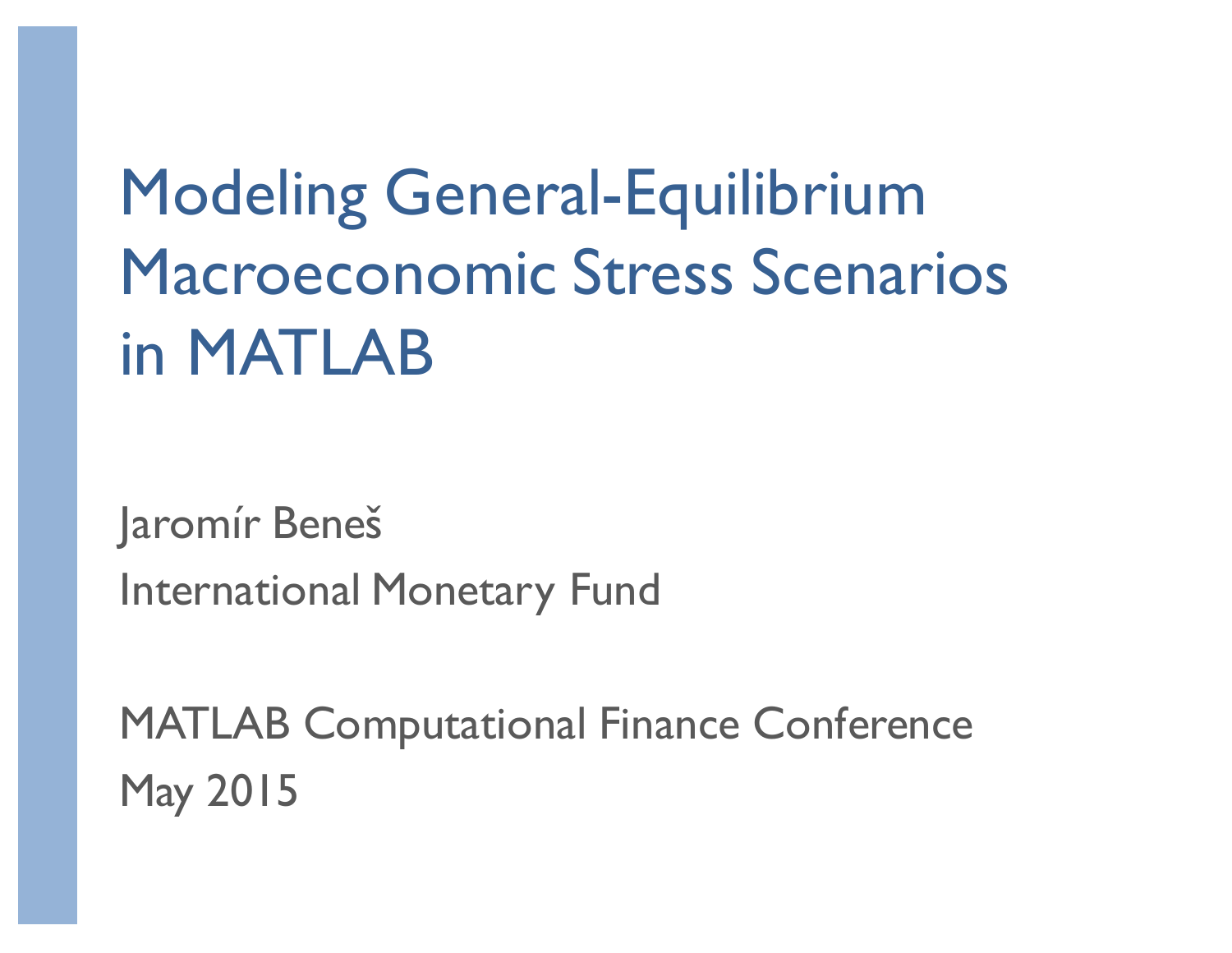### Macroprudential Policy...Is What?



- Narrow versus broader scope
- **Broad policy objectives** 
	- Minimize incidence of balance sheet crises
	- Limit disruptions to key financial services
- Key elements in macroprudential analysis
	- Tail-risk distress scenarios
	- Feedback between balance sheets and real economy
	- Possibility of severe nonlinearities
- Models to support macroprudential policy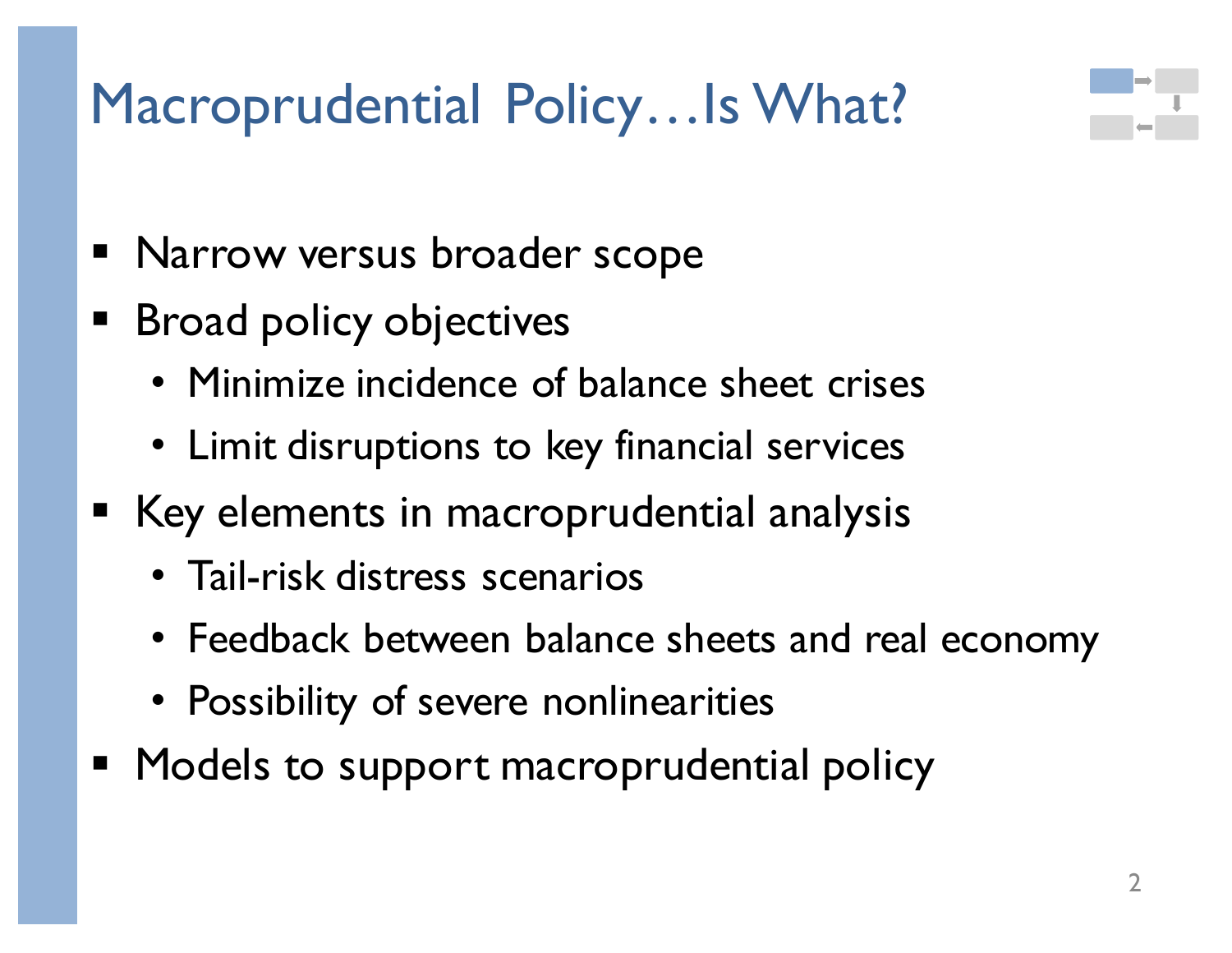Plan of Presentation

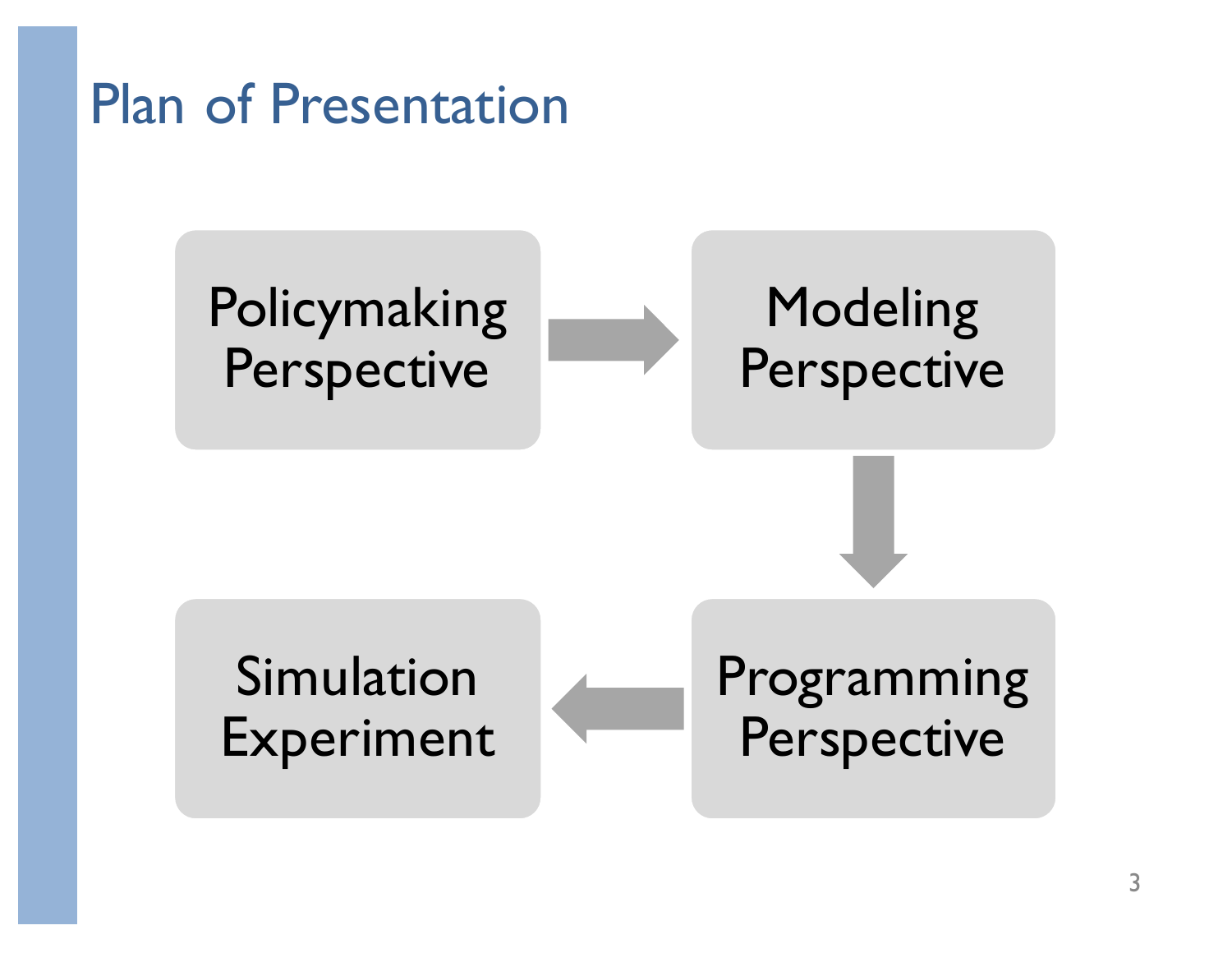# POLICYMAKING PERSPECTIVE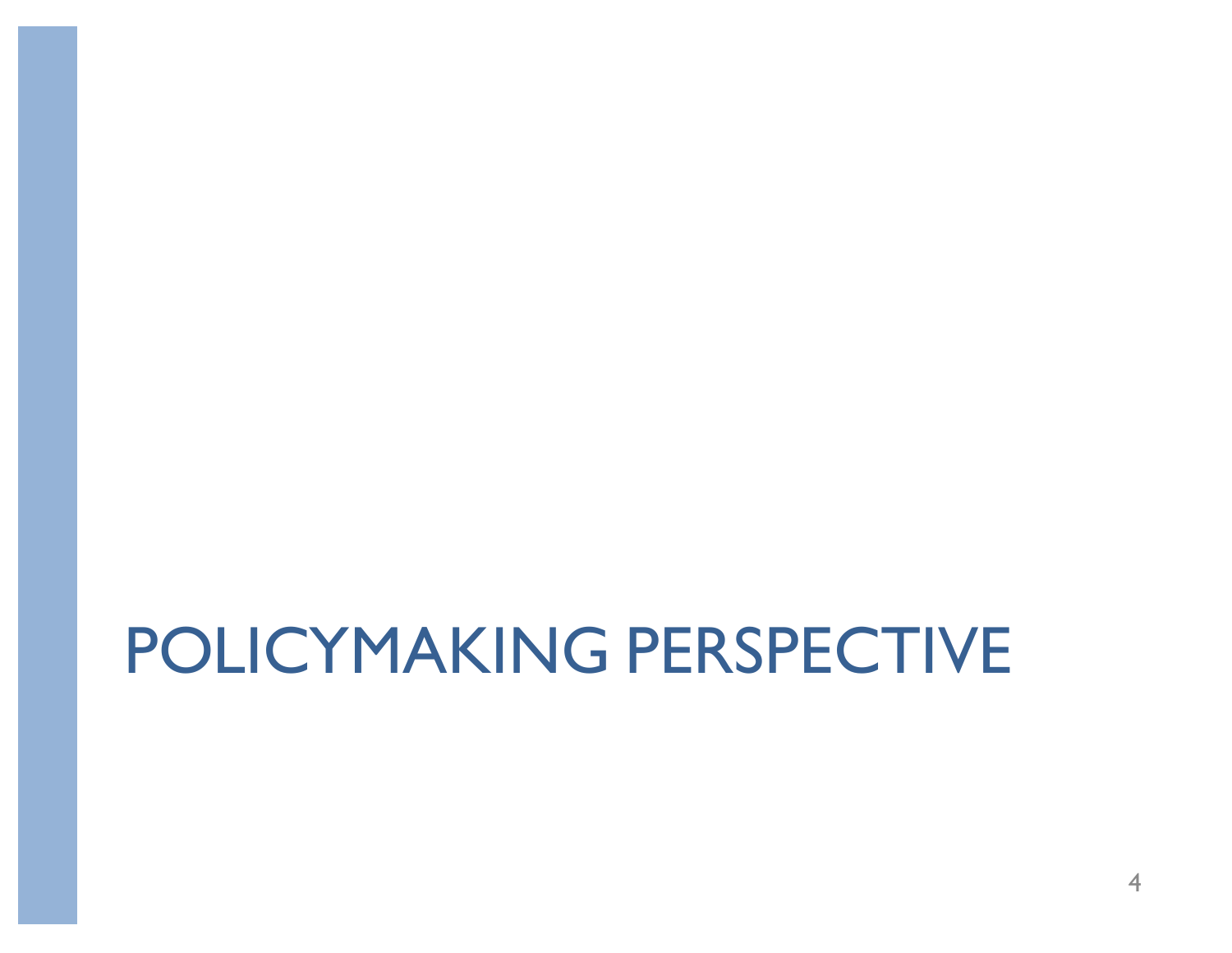### Macroprudential Policy Exercise



#### Assess risks

#### Design macro(-economic/-financial) stress scenario(s)

- Slow-burn (low-frequency) shocks and risks
- Unlikely yet plausible scenarios with large impact

#### Evaluate impact of scenario(s)

- Resilience of sectoral balance sheets
	- Feedback between financial and real

#### Communicate with policy makers

• Consider possible policy responses

#### Communicate to public

sectors

• Regular Financial Stability Reports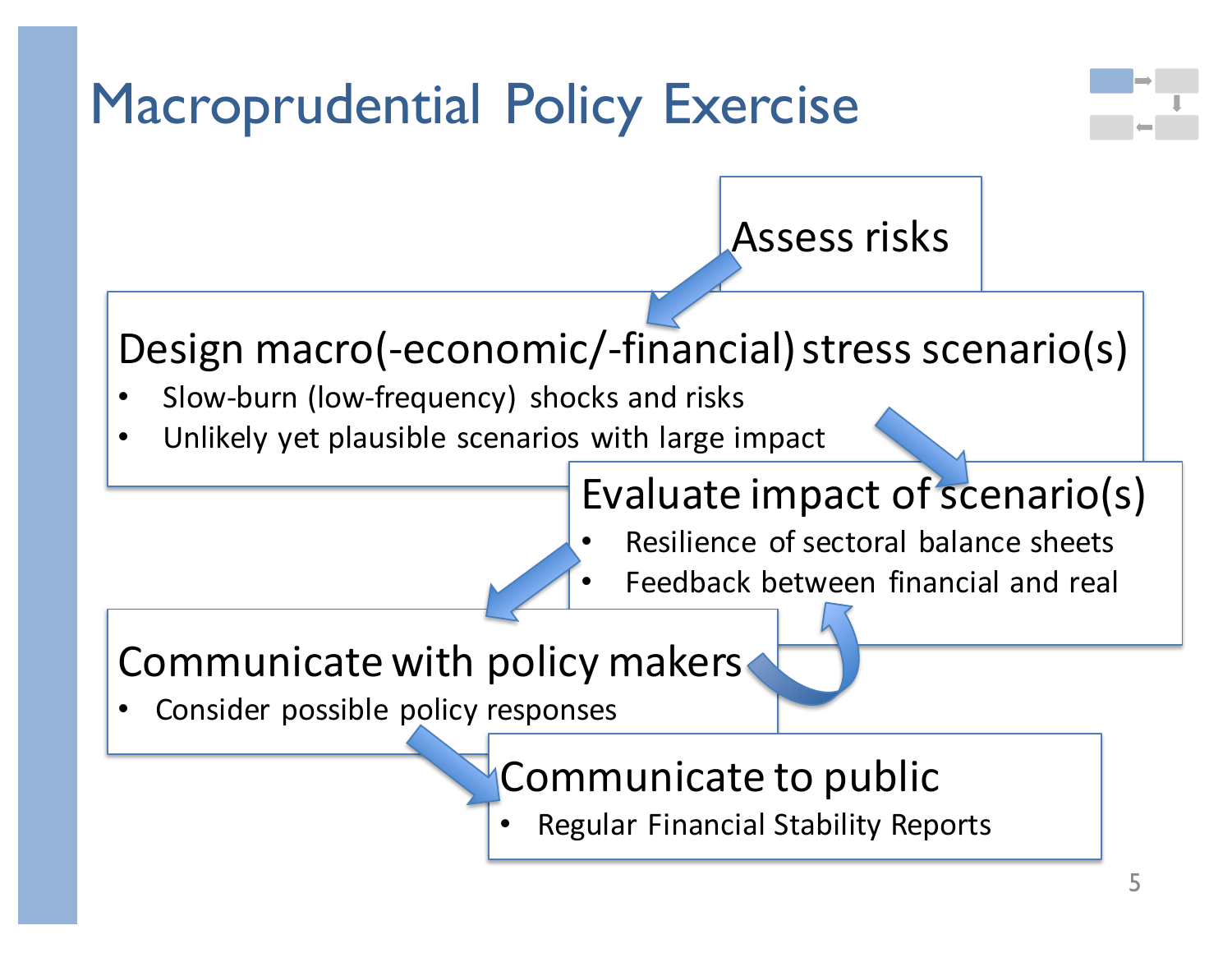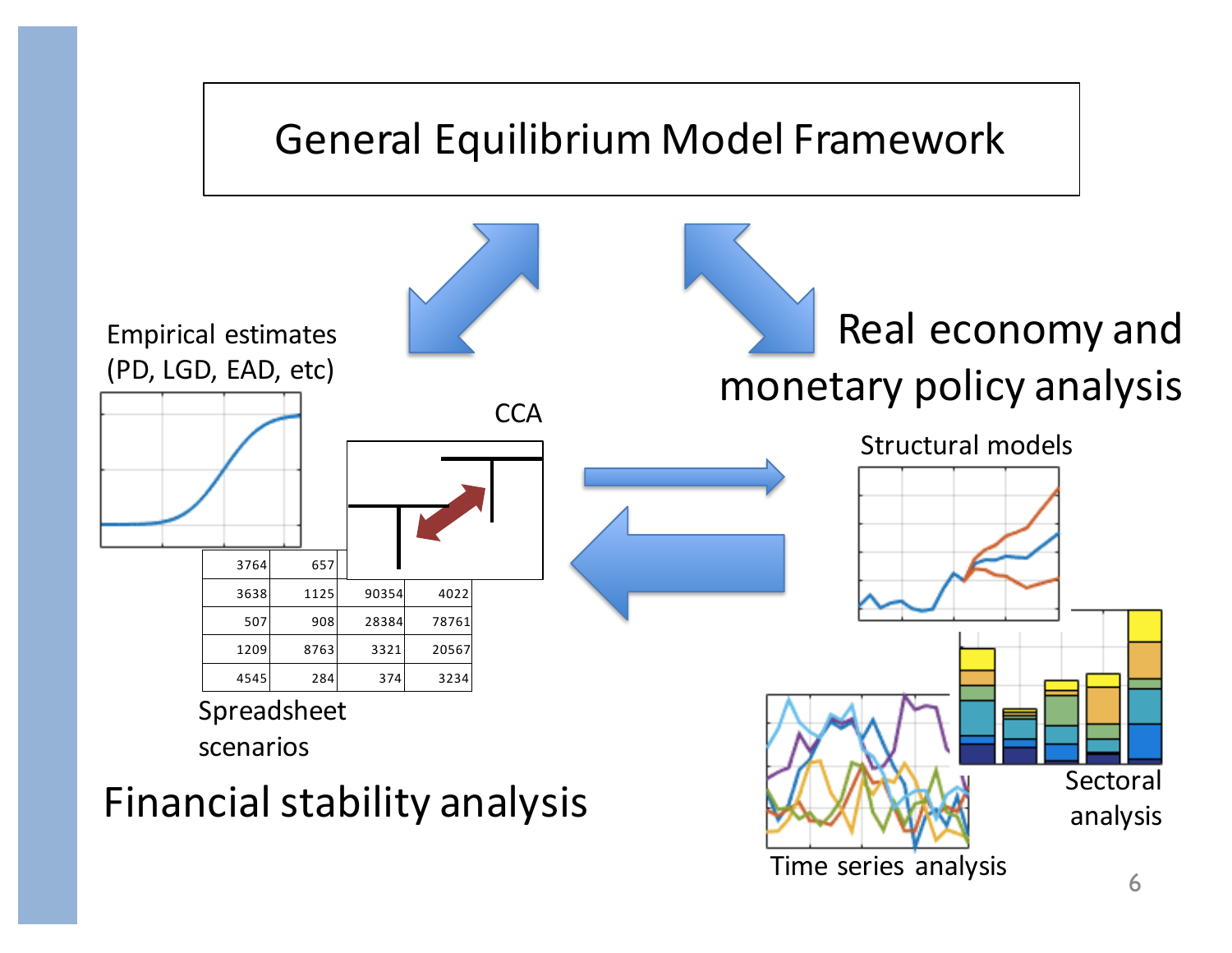### Role of General Equilibrium Models



- Integrate all pieces of information
- Balance sheet consistency across sectors and time
- Facilitate internal communication (explicit assumptions, most critical assumptions)
- Make process accountable
- Make external communication transparent, credible
- Model-based scenario analysis, not accurate probabilistic predictions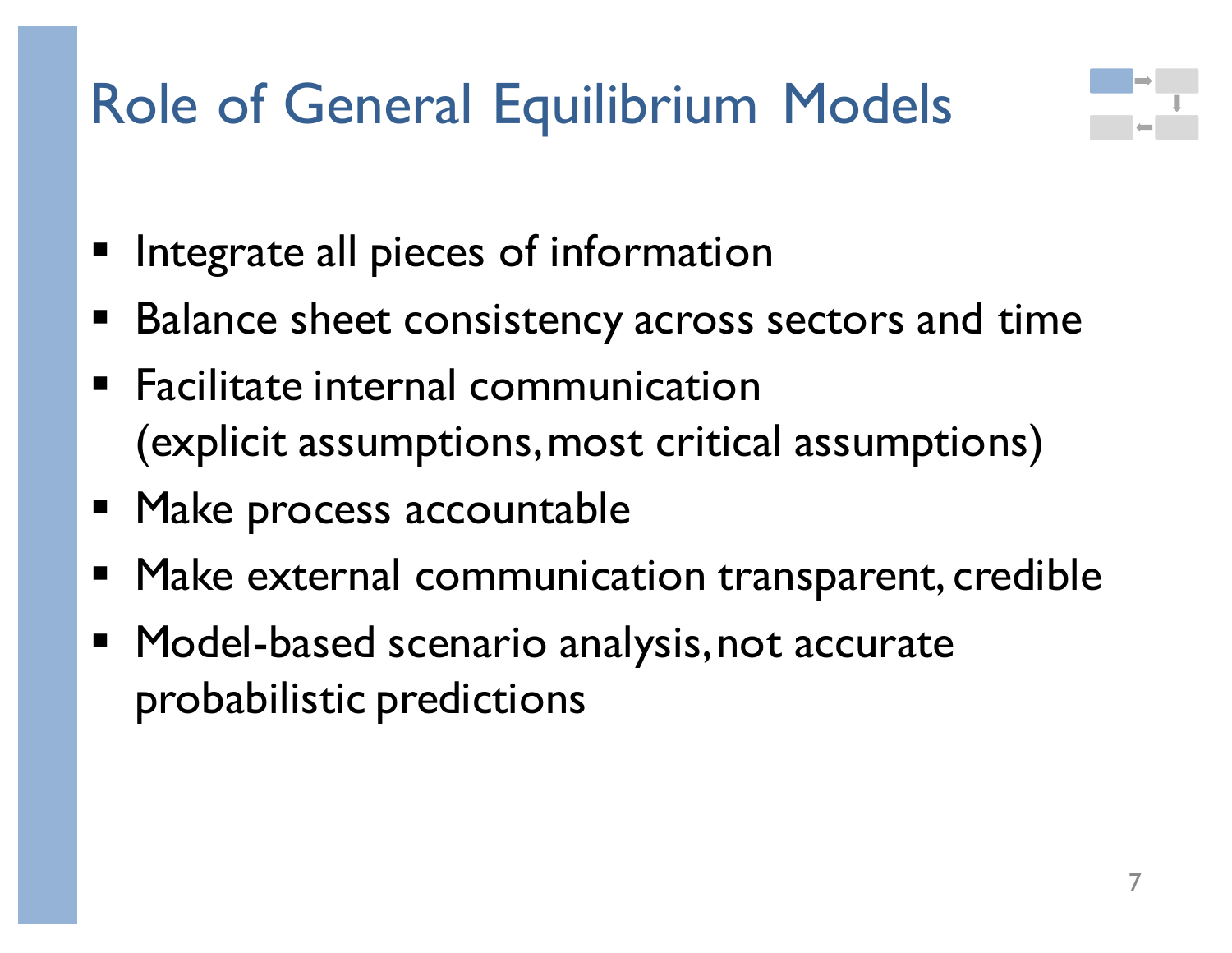#### Limitations…



- Fundamental uncertainty
- **Nonlinear feedback**
- § Corridor stability
- Estimation and backtesting difficult in crisis modeling
	- Distress episodes are few and far apart
	- Each has a different cause
	- Need to evaluate international evidence

 $\rightarrow$  Common variety of macro models not well-suited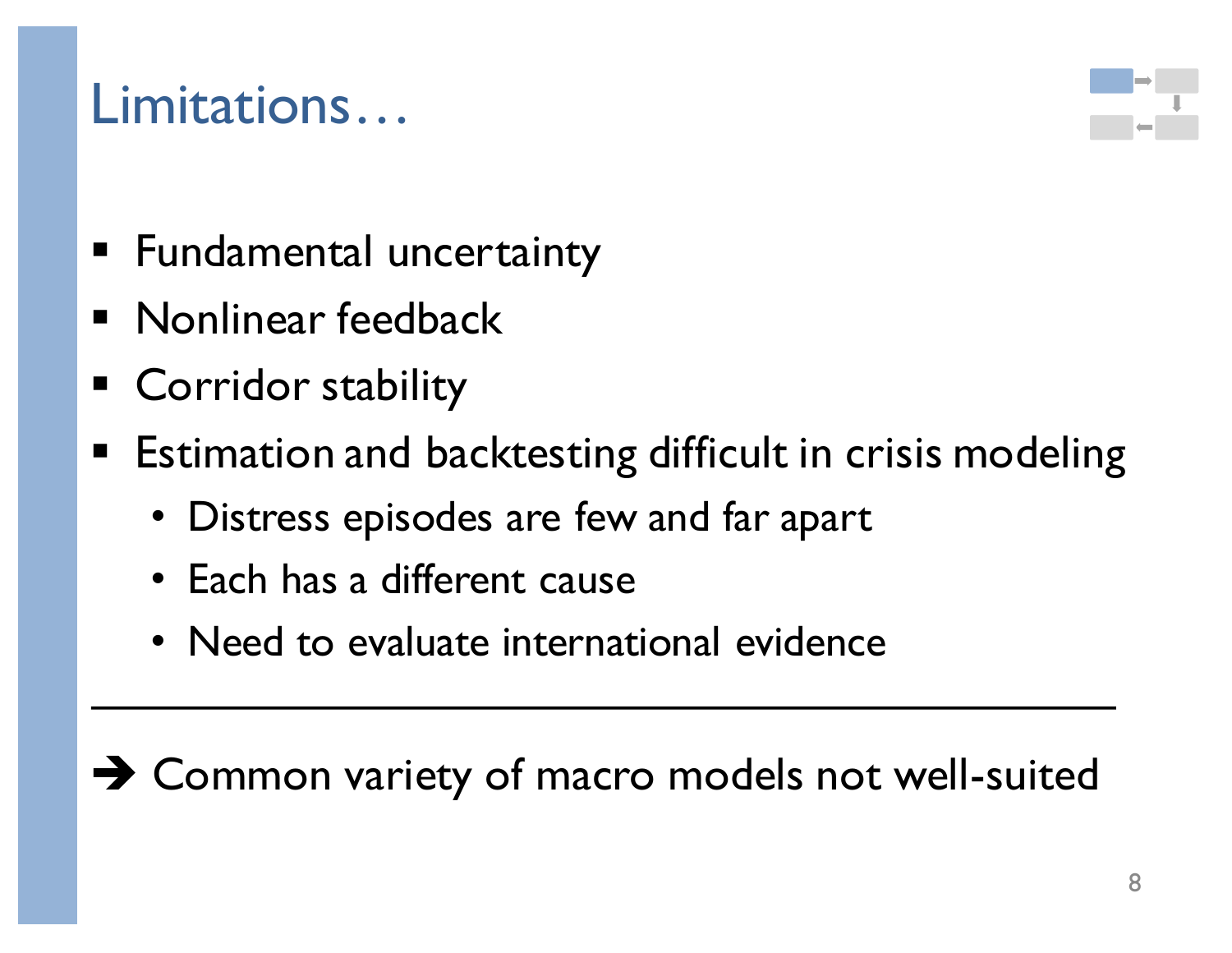## MODELING PERSPECTIVE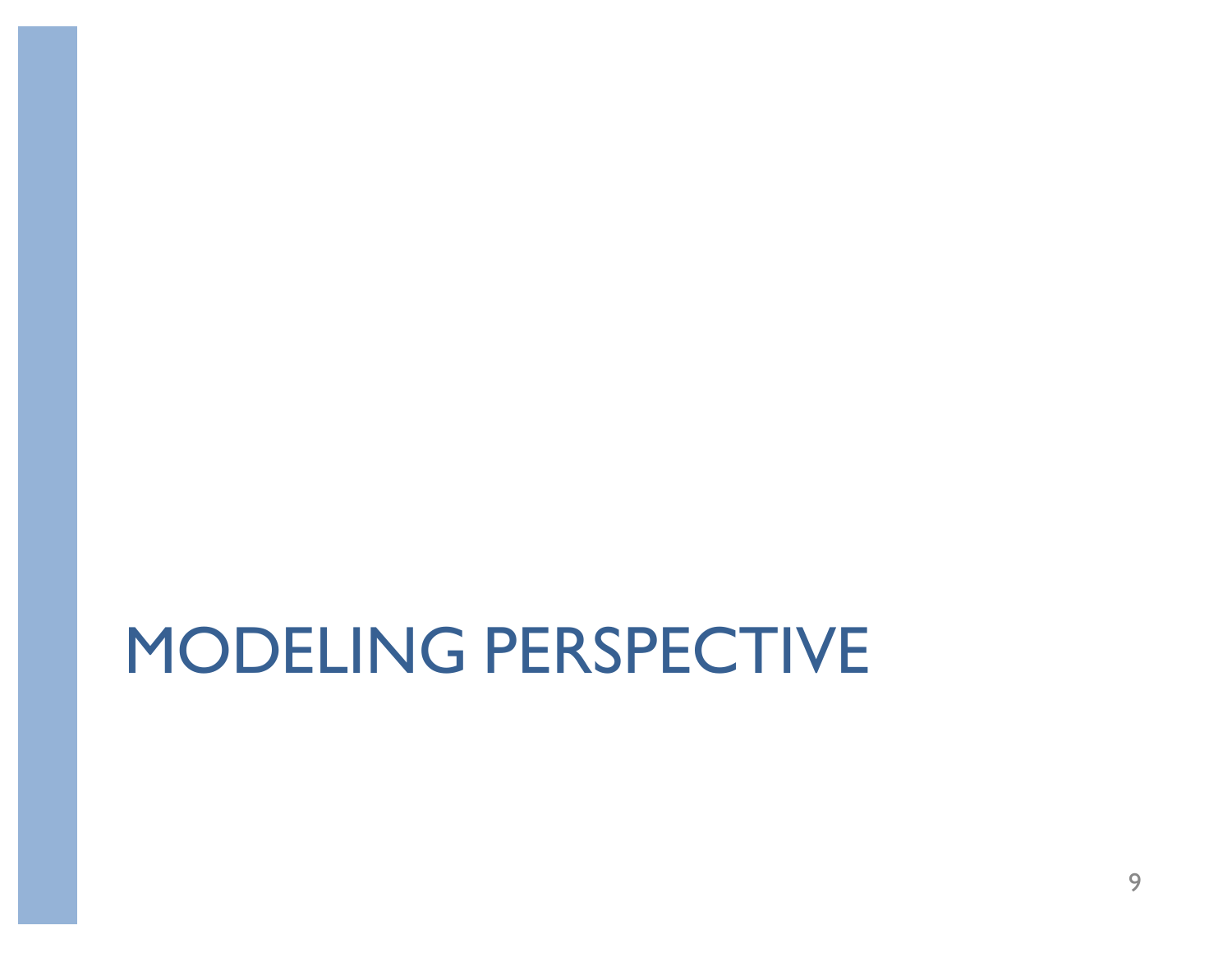### Macro Model with Credit Risk

#### **Real economy**

- Relatively standard (DSGE) structure
- Monetary economy
- Optimizing agents with finite (short) planning horizons
- Mixed expectations

#### **Financial sector**

- Credit risk on loan books
- Asymptotic single factor risk model
- Advanced IRB to model regulatory capital constraints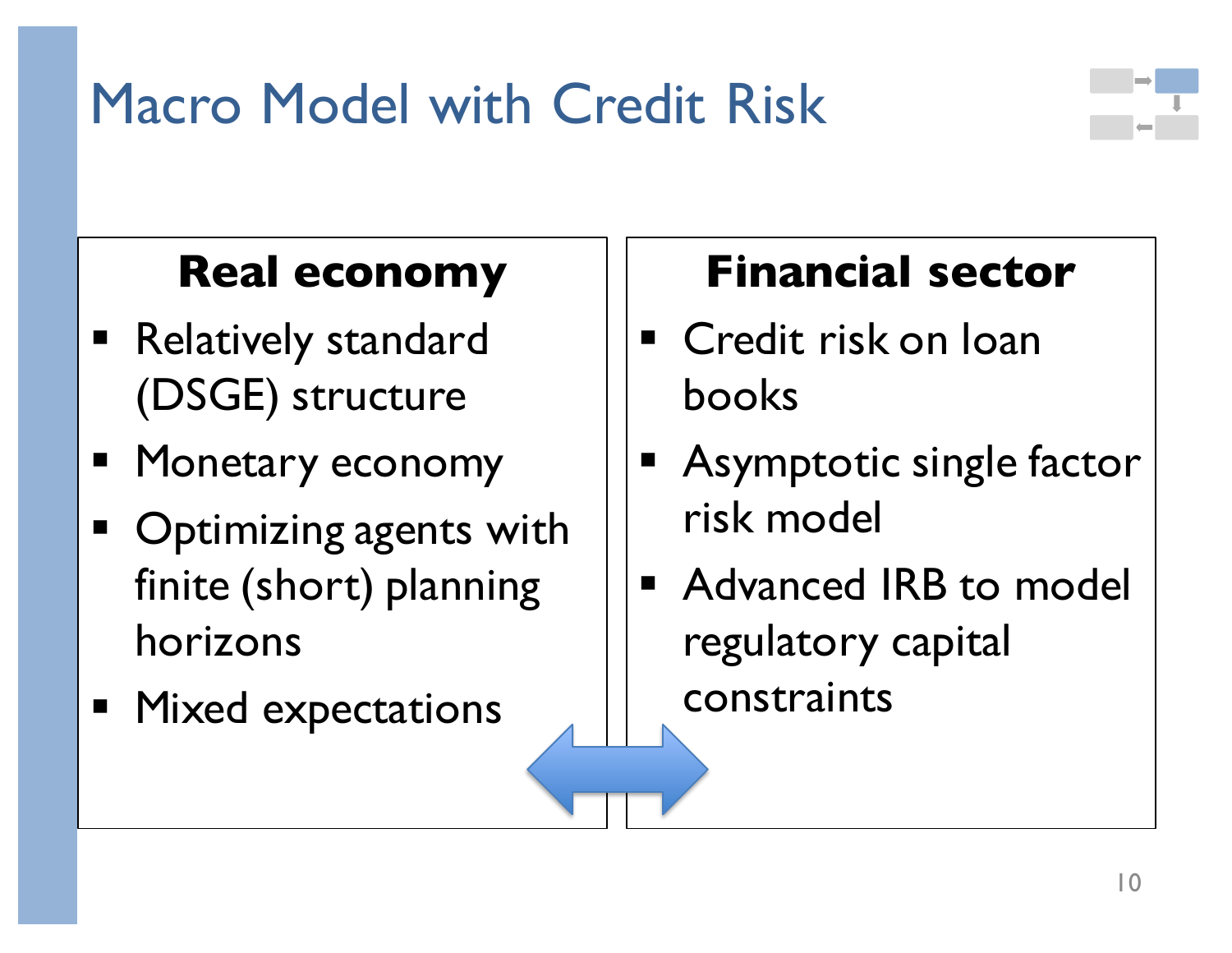#### Structure of Model



11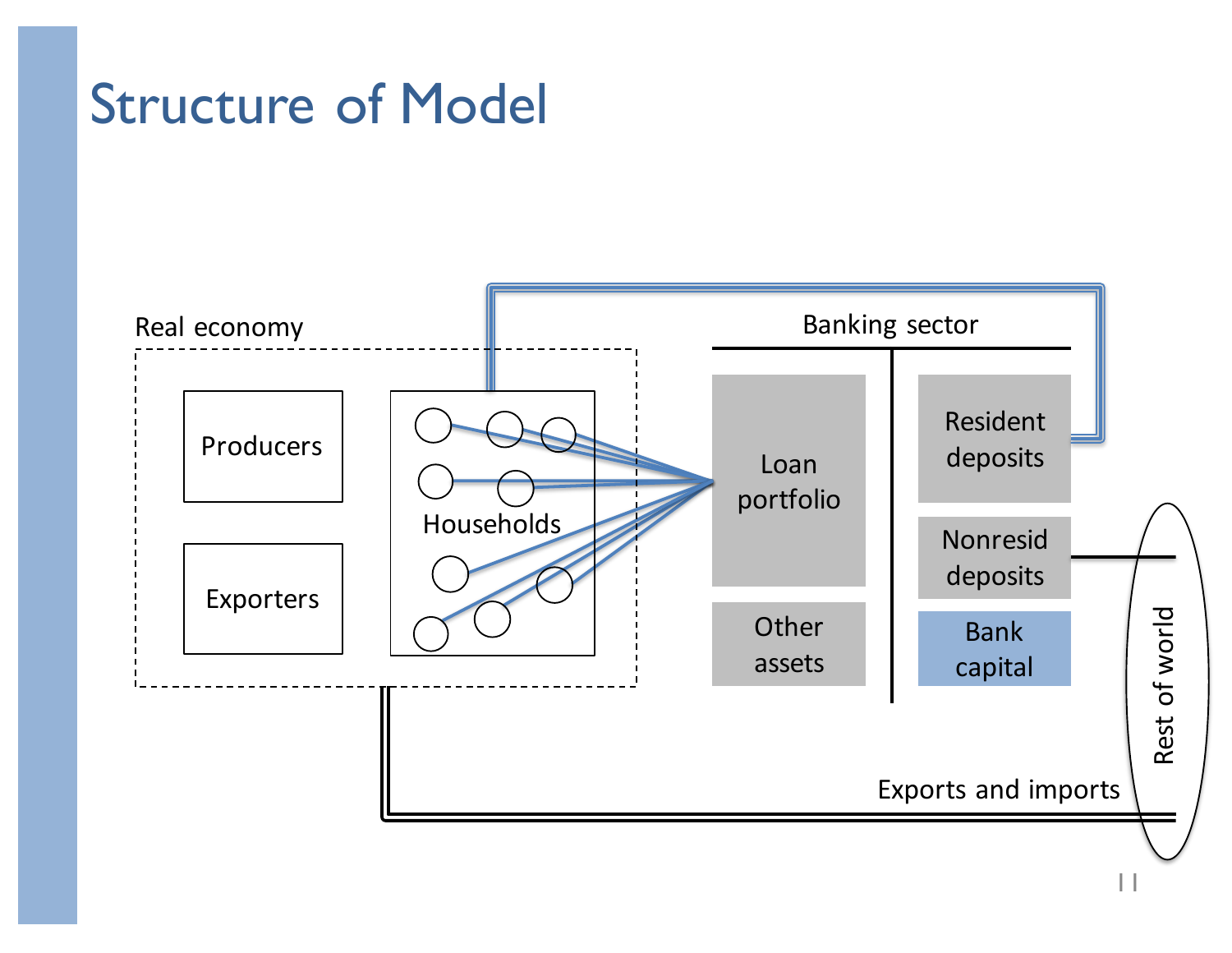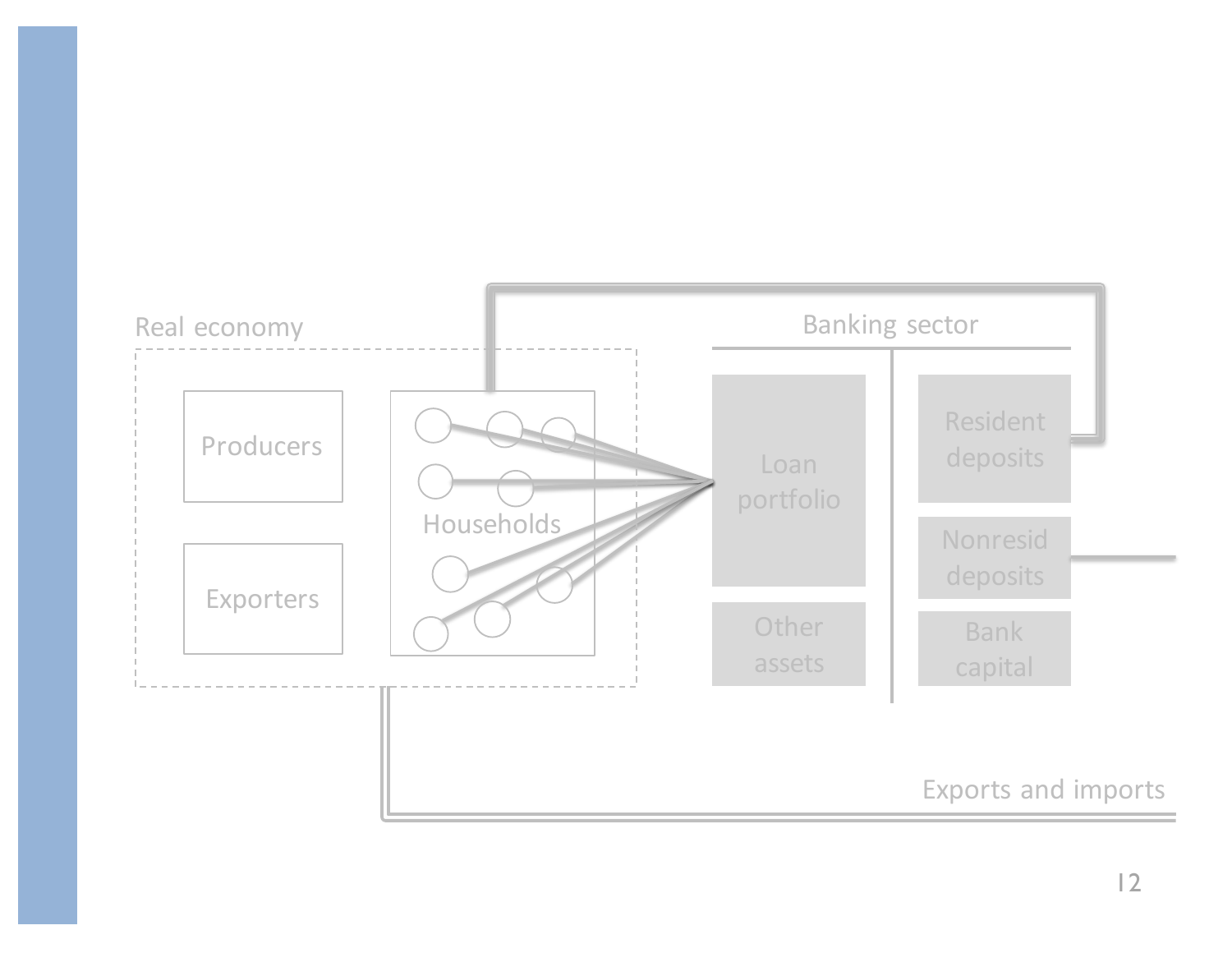### Demand for Deposits

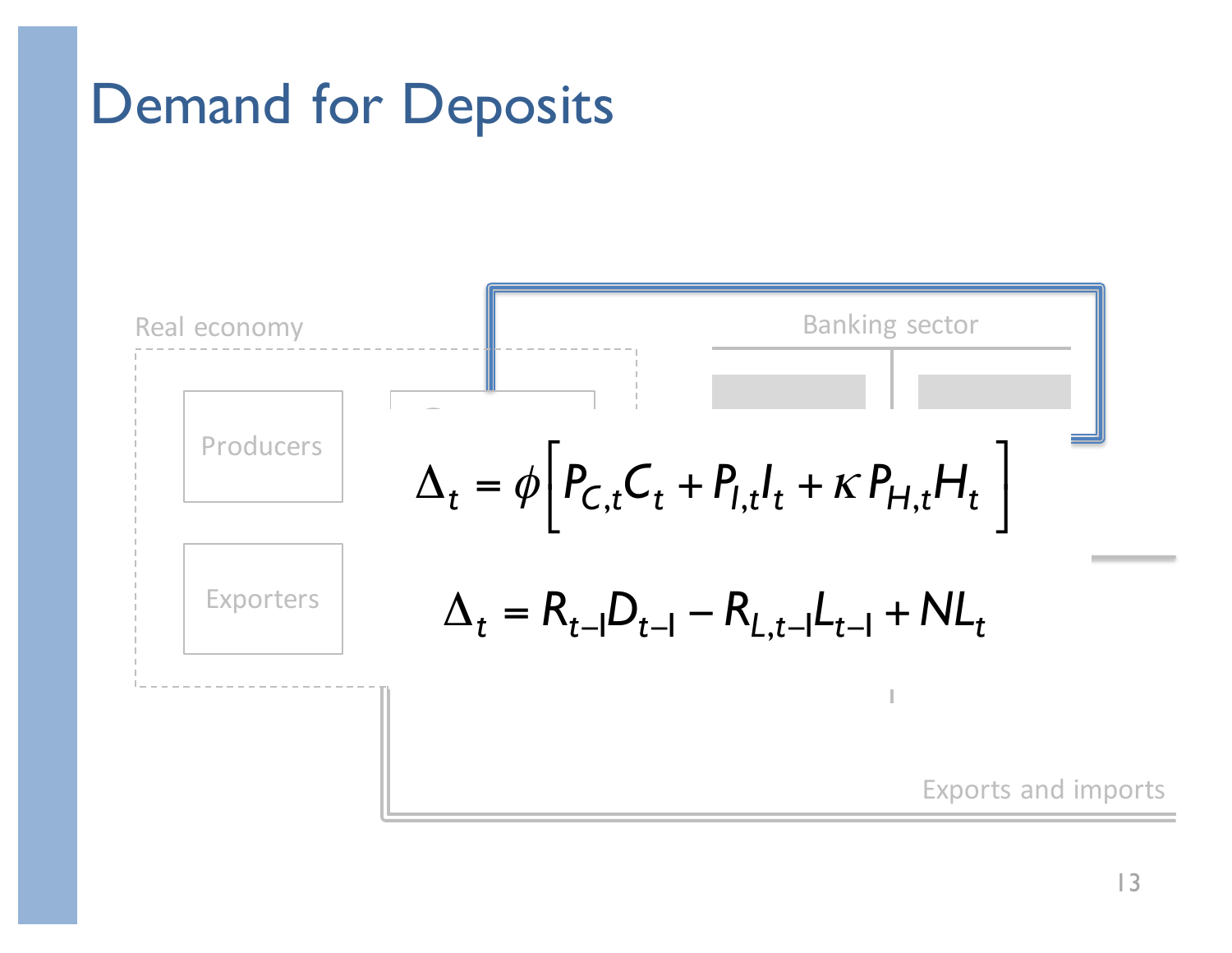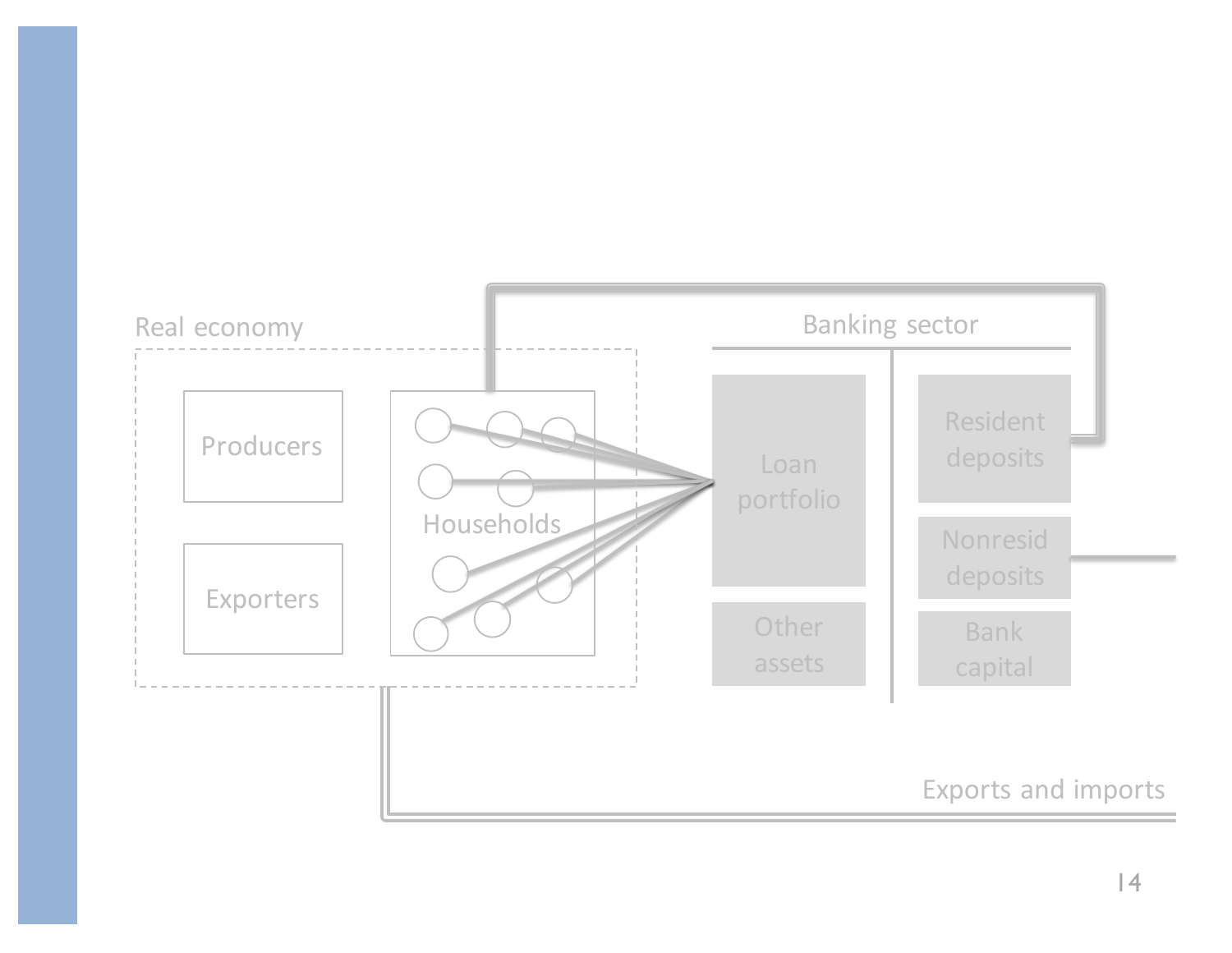#### Individual Bank Loans

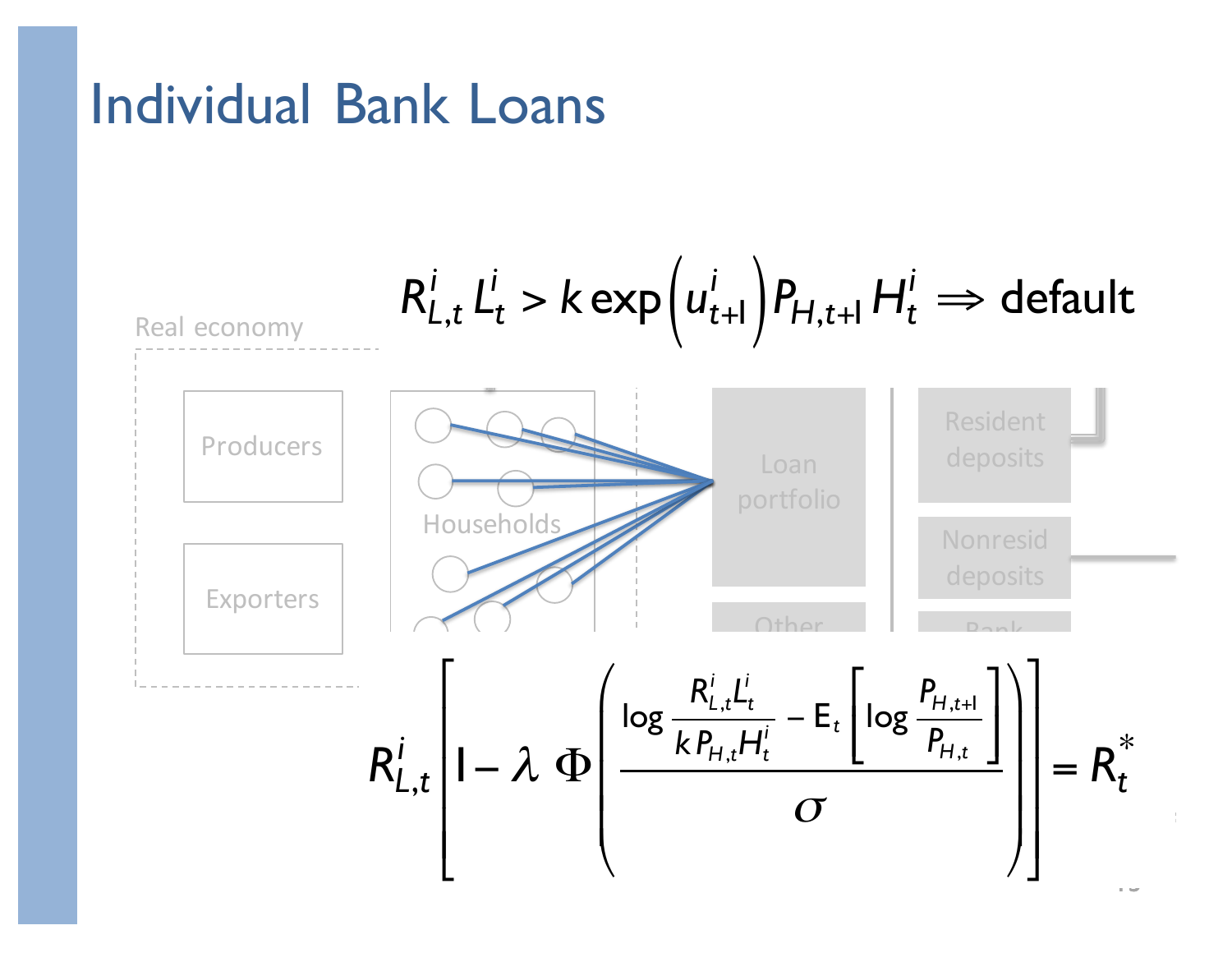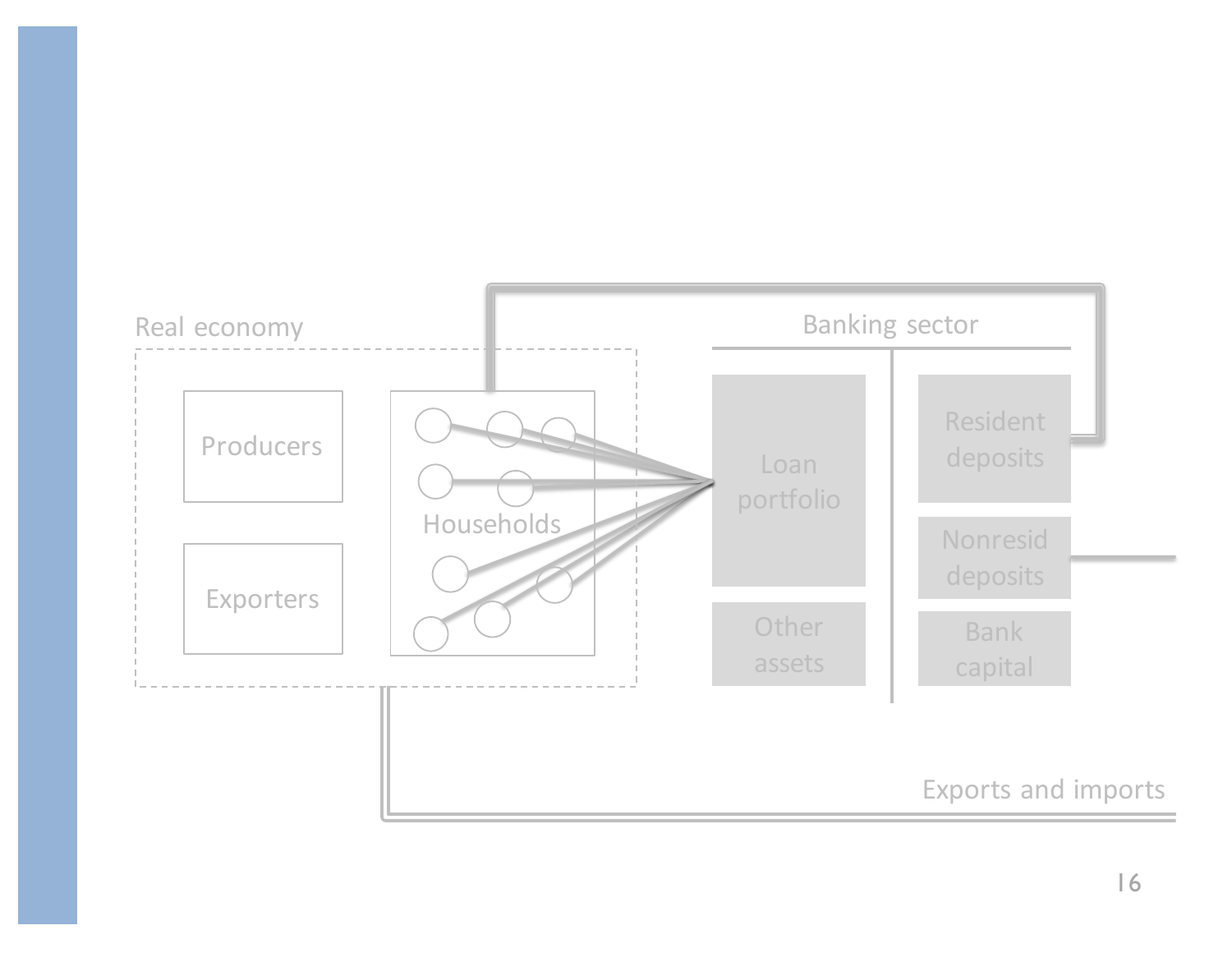### Bank Capital Regulation

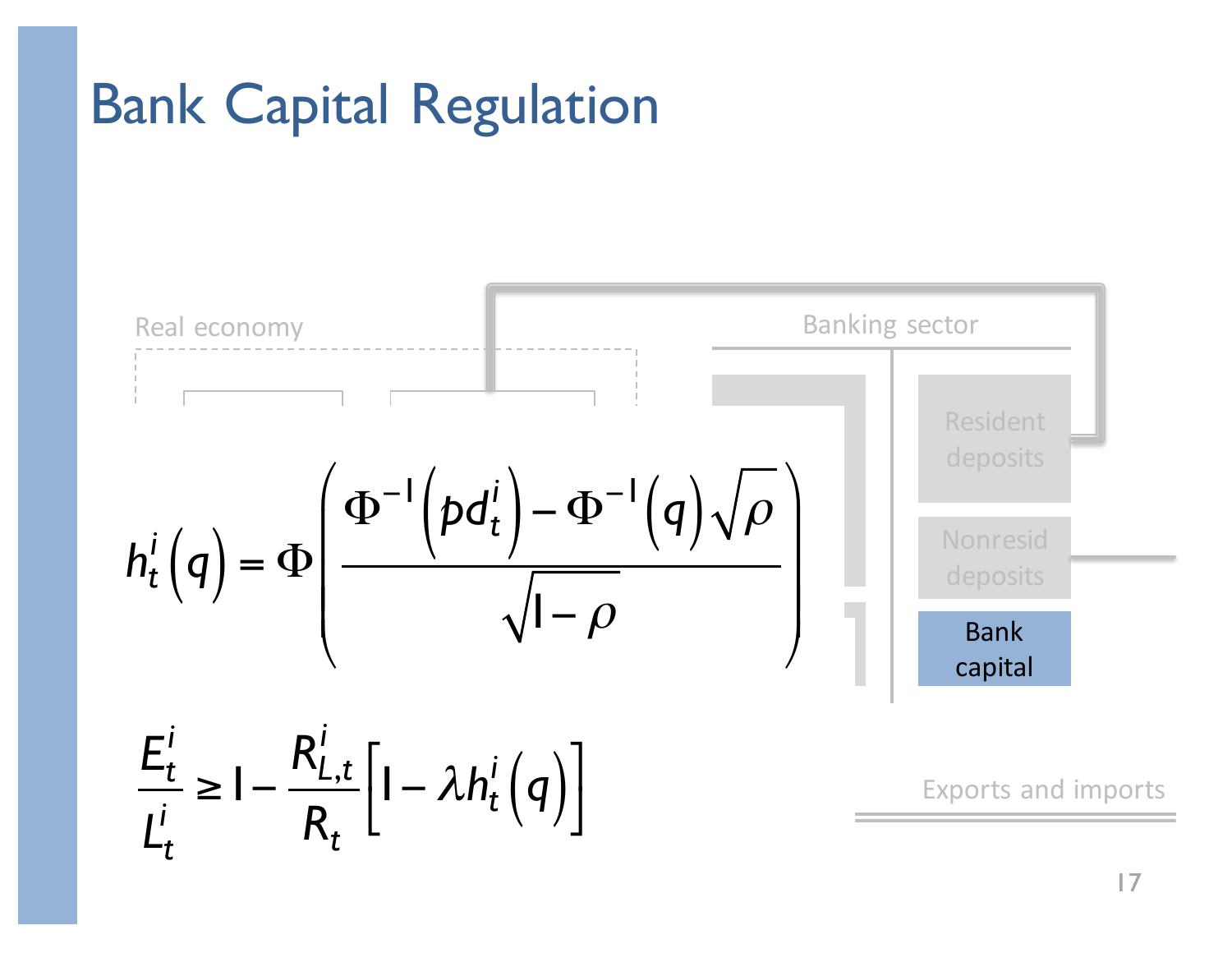## PROGRAMMING PERSPECTIVE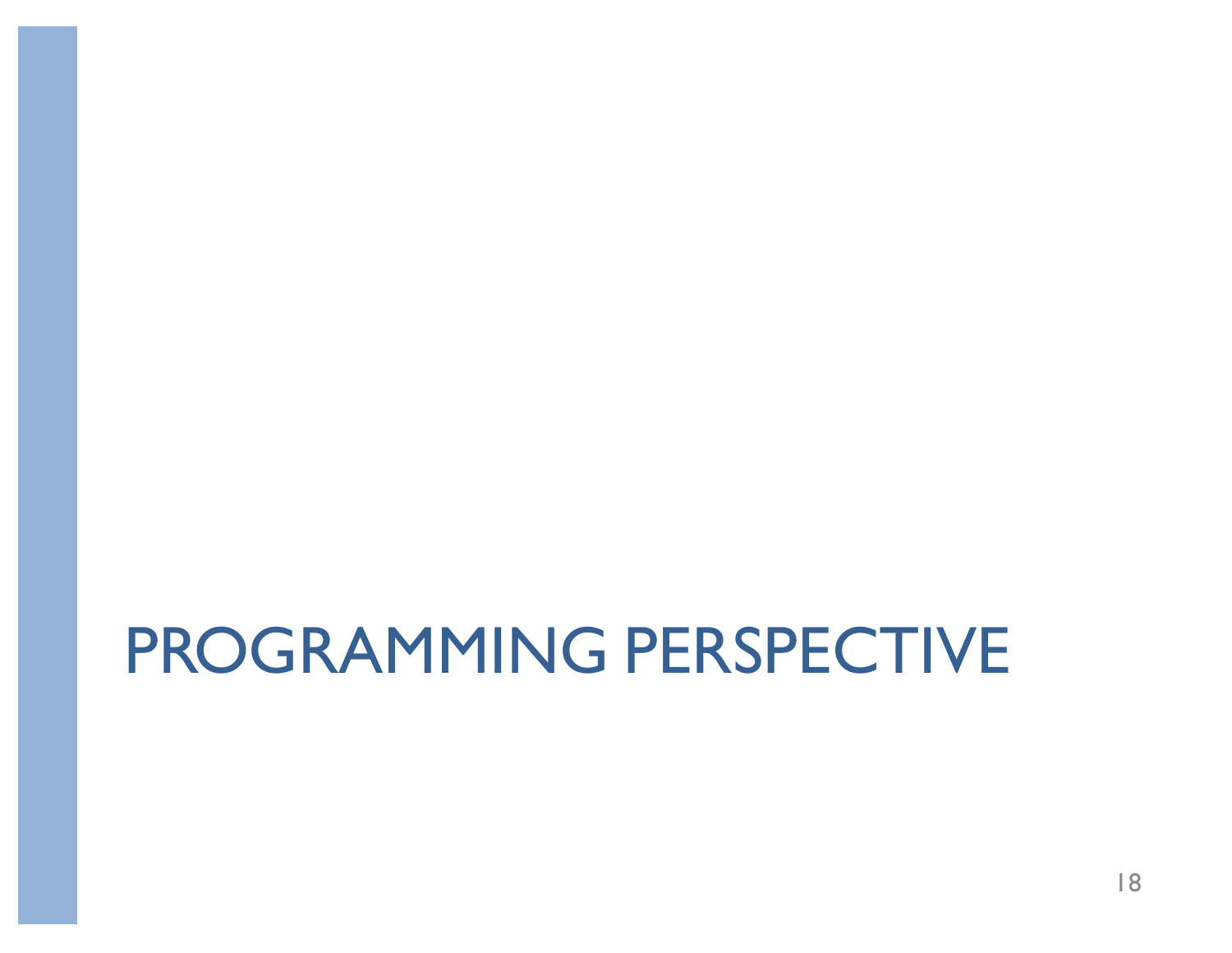



#### 60+ classes, 30+ packages, 2,300+ functions www.iris-toolbox.com

#### Structural modeling (DSGE)

#### MV time series analysis

Time series and database management

Reporting Documentation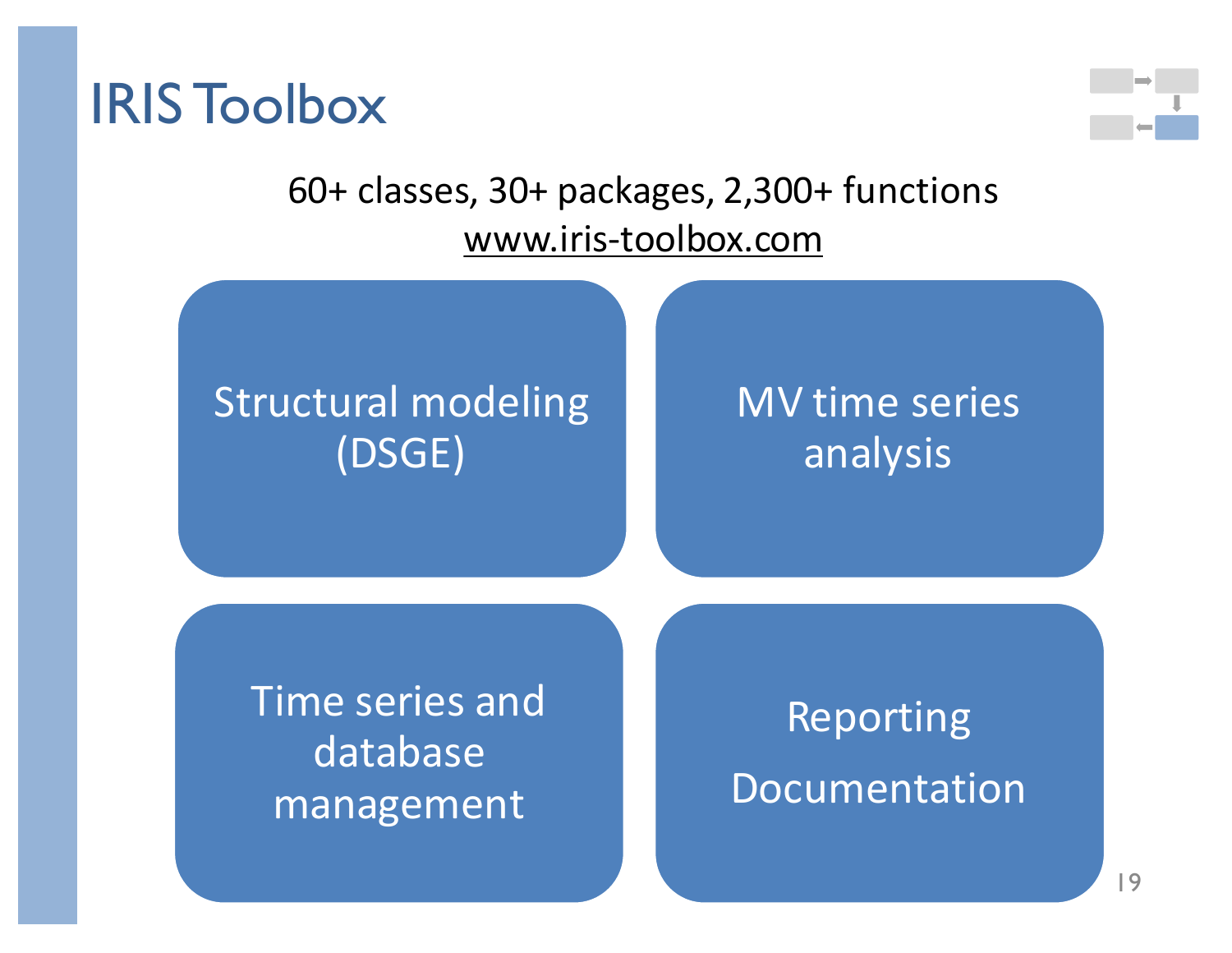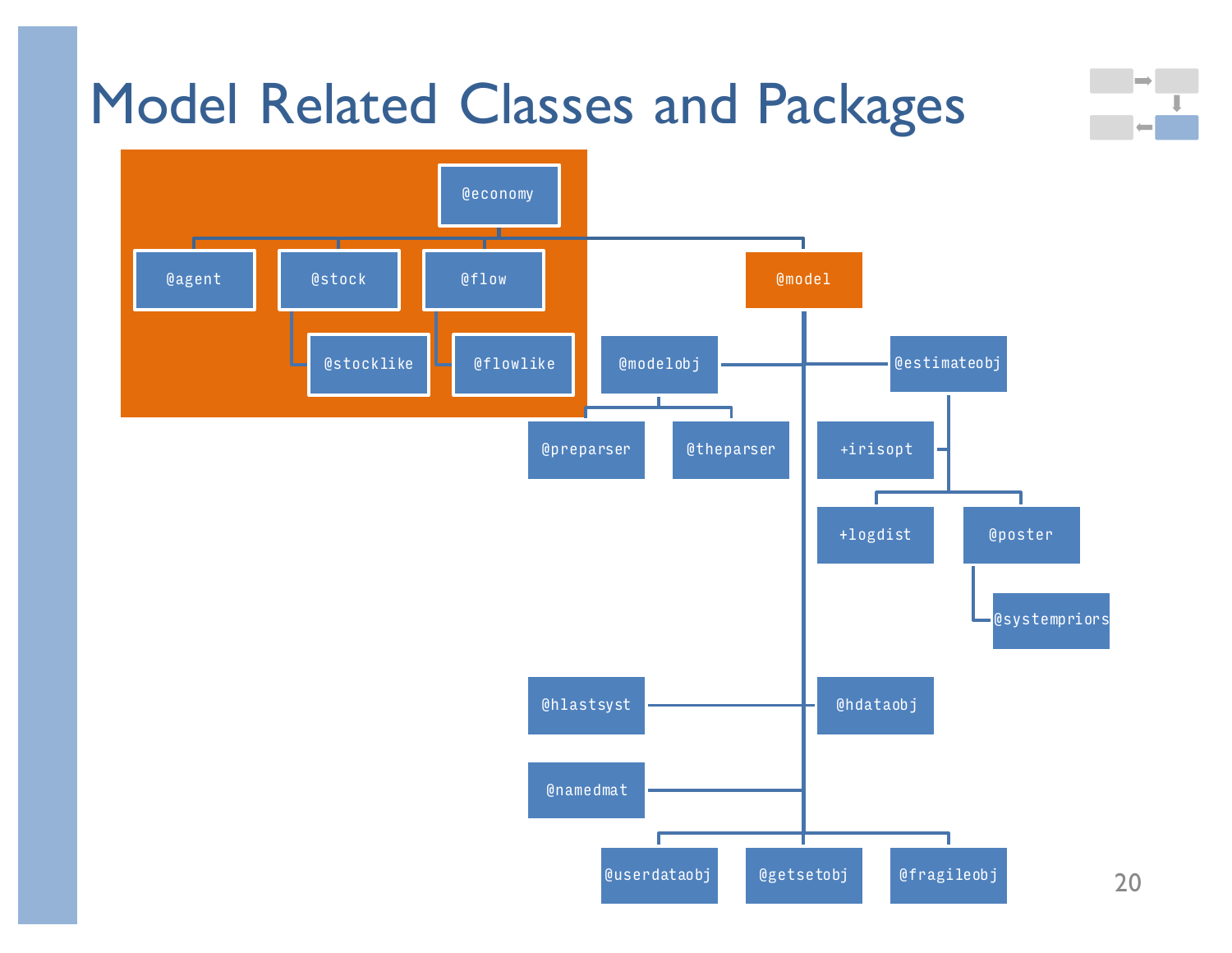### Building Model Equations

- Two types of equations
	- Behavioral rules
	- Stock-flow and other identities
- Behavioral rules
	- Optimizing principles
	- Rules of thumb
	- Empirical equations
- Stock-flow identities
	- Logical structure of the model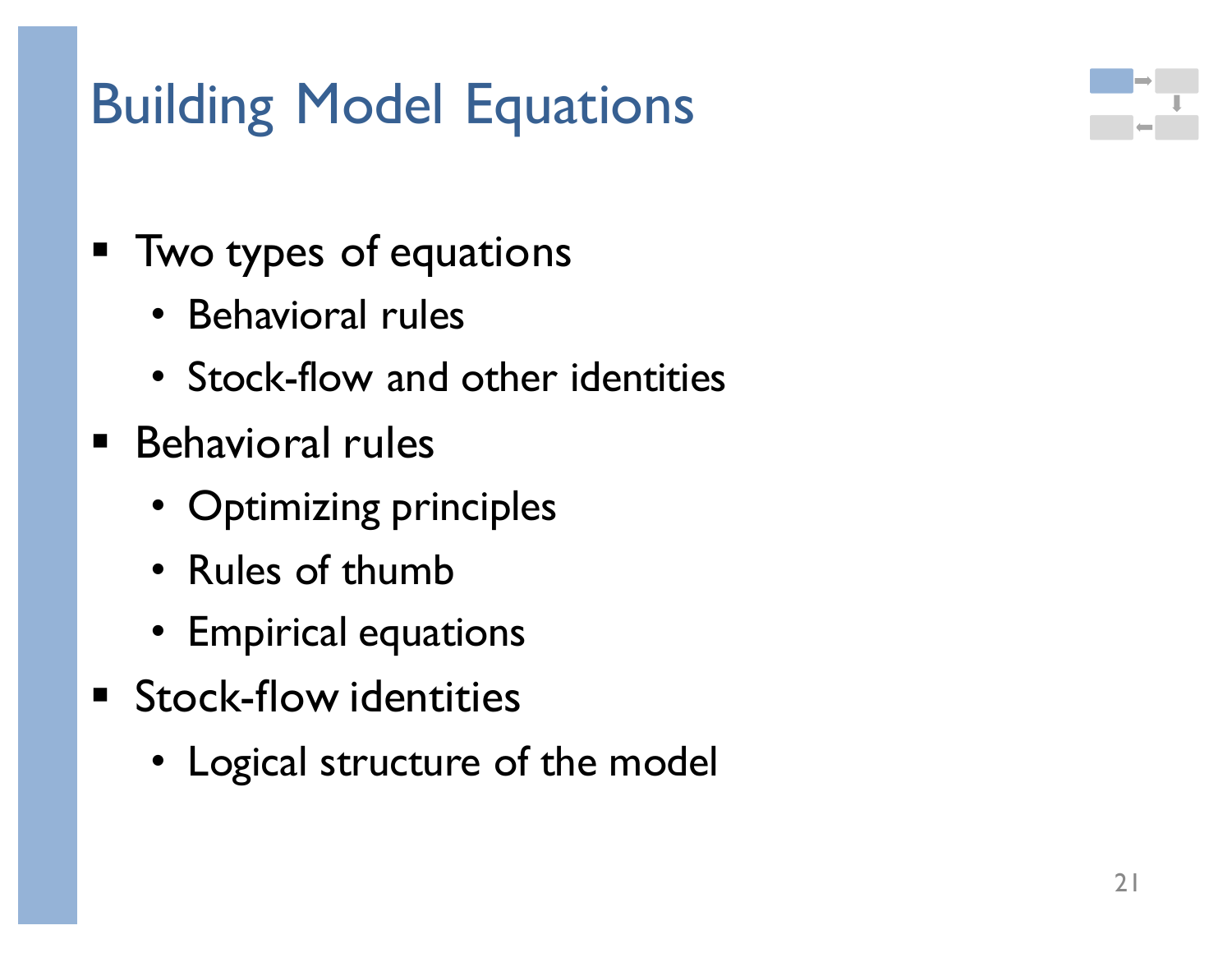#### Transactions Flow Matrix



#### **Market clearing**

|                   |                                      | Households                | Producers           | <b>Exporters</b>     | <b>Banks</b>               | Central Bank        | Rest of world       | Σ                |
|-------------------|--------------------------------------|---------------------------|---------------------|----------------------|----------------------------|---------------------|---------------------|------------------|
|                   | Consumption                          | $-PC \times C$            | $PC \times C$       |                      |                            |                     |                     | 0                |
|                   | Wage bill                            | <b>W×N</b>                | $-WxNY$             | $-WxNX$              |                            |                     |                     | $\mathbf 0$      |
|                   | Imports                              |                           | $-PM \times MY$     | $-M \times M \times$ |                            |                     | <b>PM×M</b>         | 0                |
|                   | Exports                              |                           |                     | PX×X                 |                            |                     | $-PX \times X$      | $\pmb{0}$        |
|                   | Distrib surplus producers            |                           | $-\boldsymbol{\Pi}$ |                      |                            |                     |                     | $\pmb{0}$        |
|                   | Distrib surplus banks                |                           |                     |                      | $-\Gamma$                  |                     |                     | 0                |
|                   | Currentaccount<br>Distrib surplus CB | Ω                         |                     |                      |                            | $-\Omega$           |                     | 0                |
|                   | Deposit interest                     | $RD(0) \times D(0)$       |                     |                      | $-RD(0) \times D(0)$       |                     |                     | 0                |
|                   | Loan interest                        | $-RL(0) \times L(0)$      |                     |                      | $RL(0) \times L(0)$        |                     |                     | 0                |
| Transaction flows | Loan loss                            | $L(0)[1+RL(0)] \times UL$ |                     |                      | $-L(0)[1+RL(0)] \times UL$ |                     |                     | 0                |
|                   | CB liquidity surplus interest        |                           |                     |                      | $R(0) \times B(0)$         | $-R(0) \times B(0)$ |                     | 0                |
|                   | Net foreign liabs interest           |                           |                     |                      | $-RF(0) \times F(0)$       |                     | $RF(0) \times F(0)$ | $\boldsymbol{0}$ |
|                   | Net acquisition of housing           | $-PH\times\Delta H$       |                     |                      |                            |                     |                     | 0                |
|                   | Capital account<br>Chng in deposits  | ŁΔD                       |                     |                      | $\Delta D$                 |                     |                     | 0                |
|                   | Chng in loans                        | ΔL                        |                     |                      | $-\Delta L$                |                     |                     | 0                |
|                   | Chng in CB liquidity surplus         |                           |                     |                      | $-\Delta B$                | $\Delta B$          |                     | 0                |
|                   | Chng in foreign liabs                |                           |                     |                      | $\Delta\!F$                |                     | $-\Delta F$         | 0                |
|                   | Σ                                    | 0                         | 0                   | 0                    | 0                          | 0                   | 0                   |                  |

#### **Budget constraints**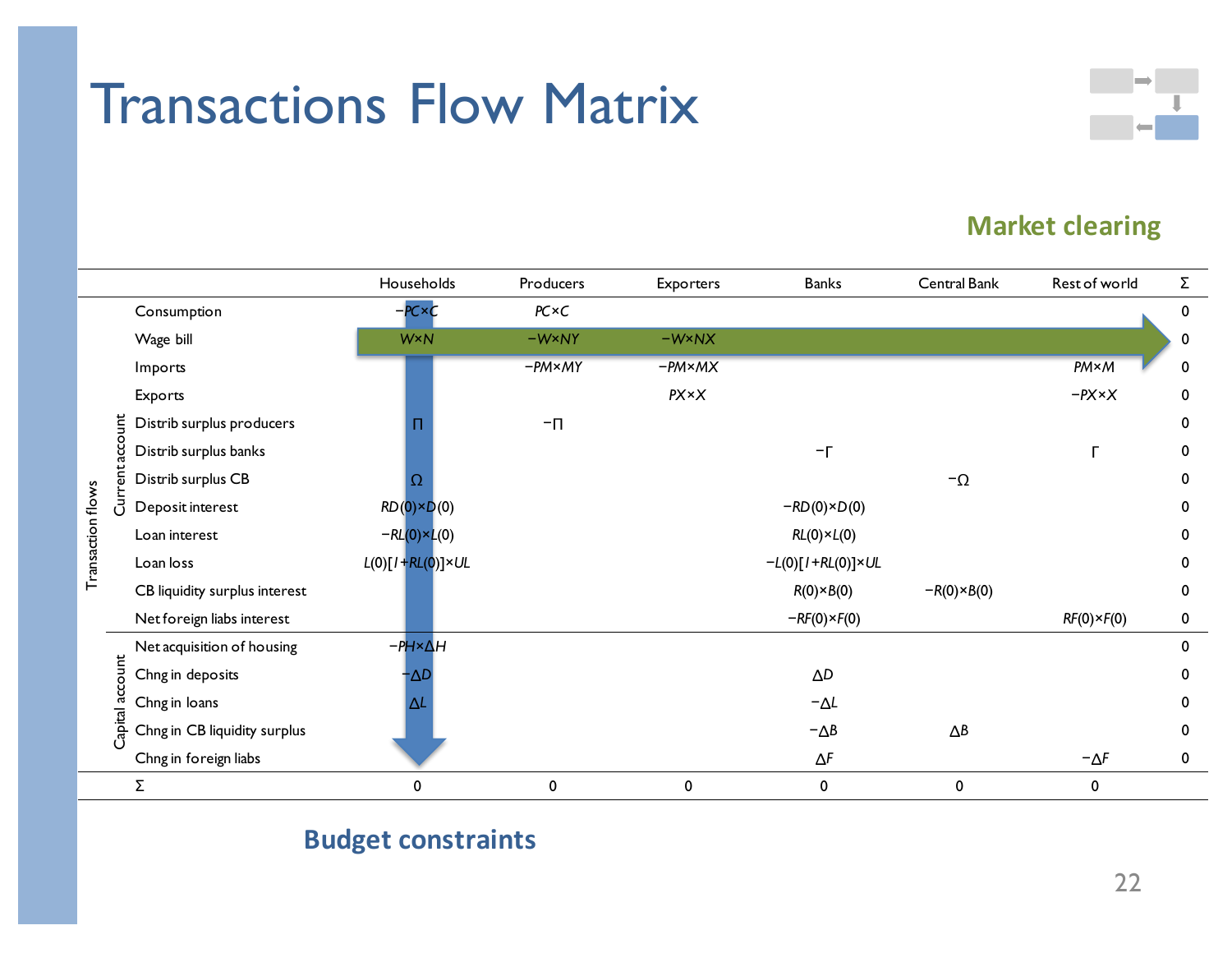#### Net Worth Matrix



#### **Delegated agents**

|                           |                                                                 | Households                | Producers        | <b>Exporters</b> | <b>Banks</b> | <b>Central Bank</b> | Rest of world   |
|---------------------------|-----------------------------------------------------------------|---------------------------|------------------|------------------|--------------|---------------------|-----------------|
|                           | Opening net worth                                               | VH <sub>0</sub>           | $\boldsymbol{0}$ | 0                | VB(0)        | VC(0)               | VR(0)           |
|                           | $\frac{80}{5}$ Net acquisition of housing<br>5 Chas in deposits | $PH \times \Delta H$      |                  |                  |              |                     |                 |
| net worth<br>크.<br>Change | Chng in deposits                                                | $\Delta D$                |                  |                  | $-\Delta D$  |                     |                 |
|                           | action<br>Chng in Ioans                                         | -ΔΙ                       |                  |                  | ΔL           |                     |                 |
|                           | Chng in CB liquidity surplus<br>Sue                             |                           |                  |                  | $\Delta B$   | $-\Delta B$         |                 |
|                           | Chng in foreign liabs                                           |                           |                  |                  | $-\Delta F$  |                     | $\Delta F$      |
|                           | $\frac{1}{8}$ Revaluation of housing                            | $\Delta$ PH $\times$ H(0) |                  |                  |              |                     |                 |
|                           | Revaluation of net foreign<br>فع<br>liabs                       |                           |                  |                  |              |                     | $J \times F(0)$ |
|                           | Closing net worth                                               | VH                        | 0                | 0                | <b>VB</b>    | VC                  | <b>VR</b>       |
|                           |                                                                 |                           |                  |                  |              |                     |                 |

**Laws of motion for net worth (equity)**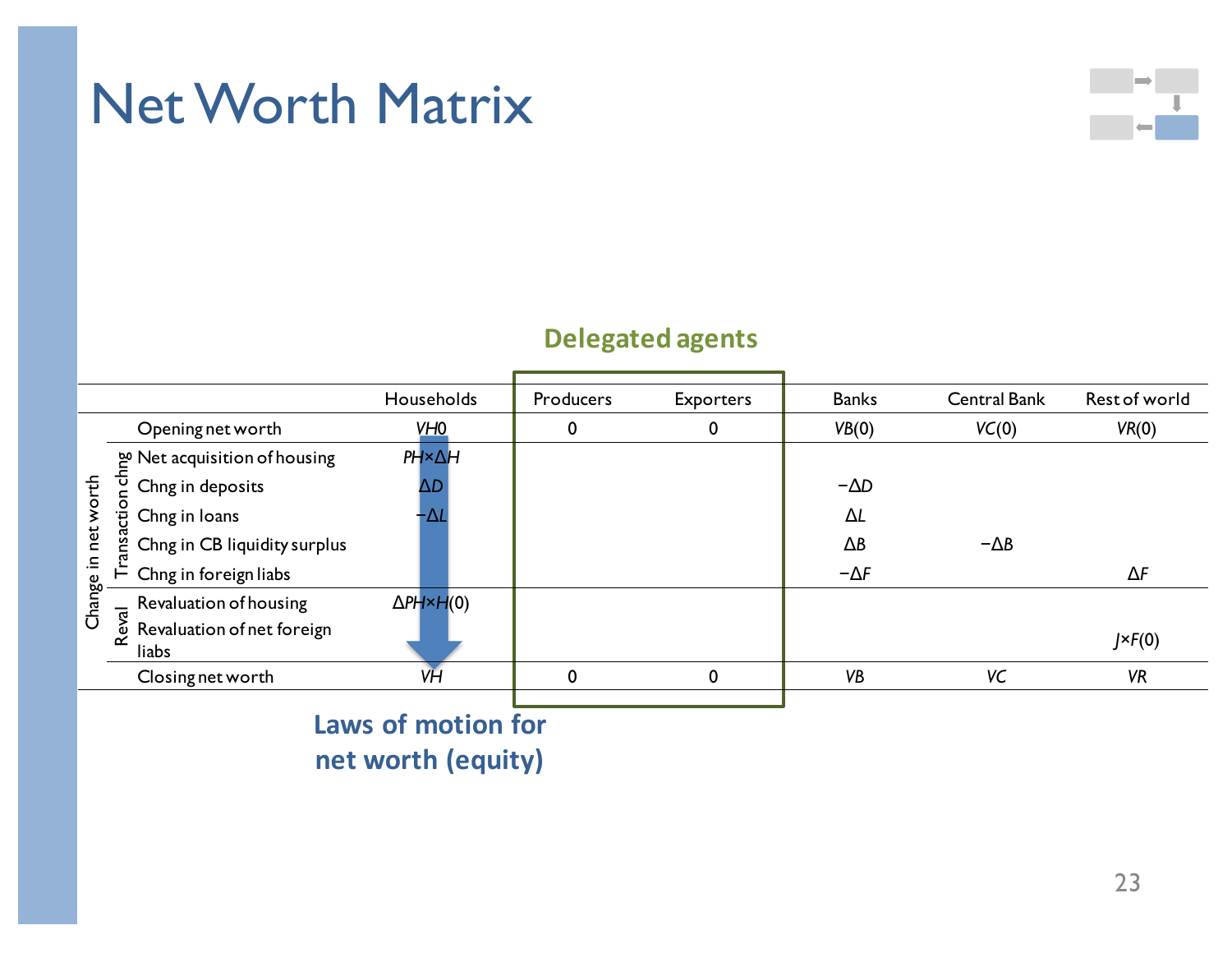#### Stock-Flow Builder

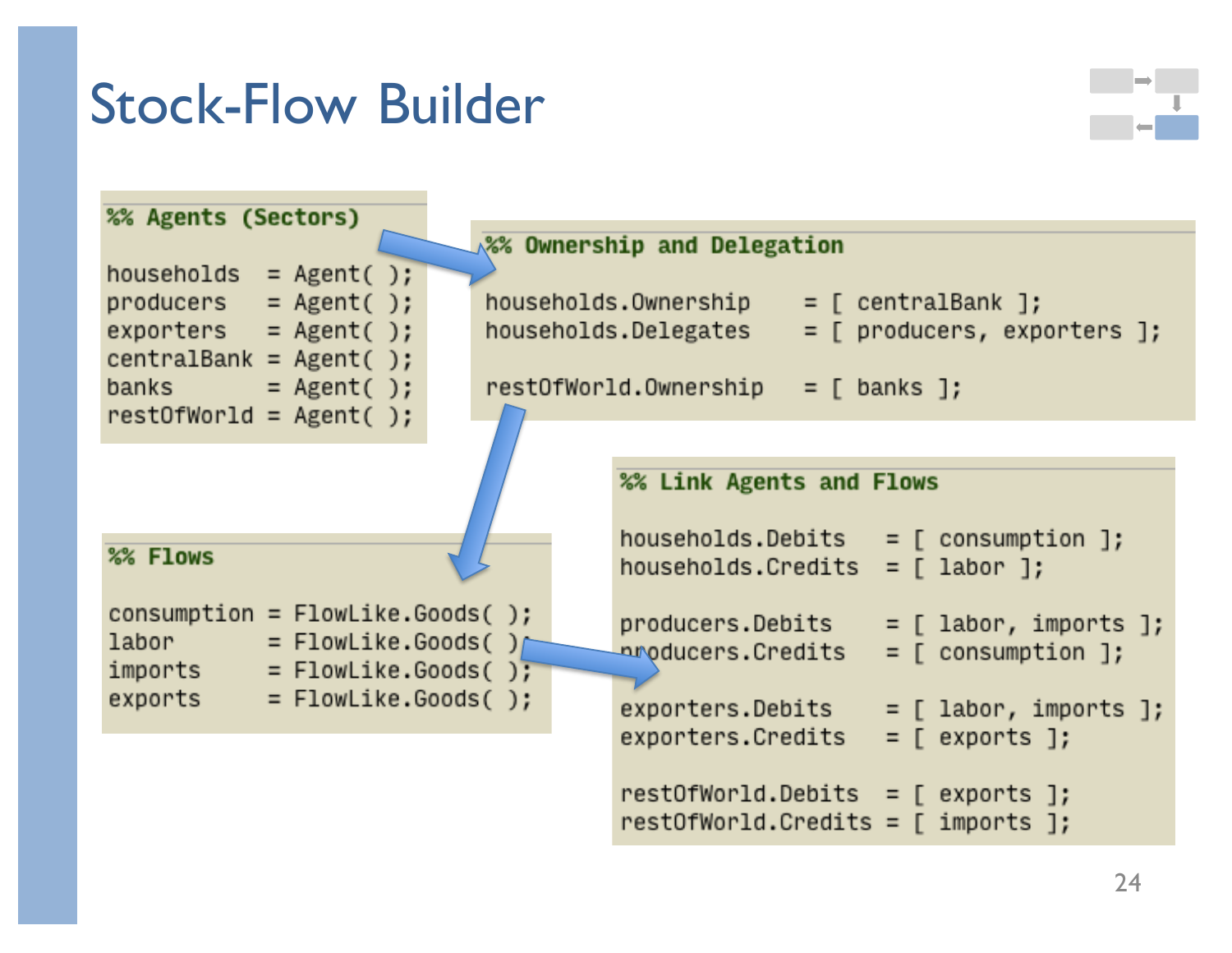### Stock-Flow Builder

|                                                                                                                                                                                                                                                                                                                                                                                                                                                                                           | %% Economy                                                                                                                                                                                                                                                                                                                                                                                                                                                                |
|-------------------------------------------------------------------------------------------------------------------------------------------------------------------------------------------------------------------------------------------------------------------------------------------------------------------------------------------------------------------------------------------------------------------------------------------------------------------------------------------|---------------------------------------------------------------------------------------------------------------------------------------------------------------------------------------------------------------------------------------------------------------------------------------------------------------------------------------------------------------------------------------------------------------------------------------------------------------------------|
| %% Stocks                                                                                                                                                                                                                                                                                                                                                                                                                                                                                 | $x = E_{\text{conomy}}( )$ ;                                                                                                                                                                                                                                                                                                                                                                                                                                              |
| housing<br>$=$ StockLike.Physical();<br>deposits<br>= StockLike.SafeDeposit();<br>= StockLike.RiskyLoan();<br>loans<br>$netLighty = StockLike.SafeDeposit()$ ;<br>netForeign<br>= StockLike.SafeDeposit();<br>%% Link Agents and Stocks<br>households.Assets<br>$=$ [ housing, deposits ];<br>households.Liabilities<br>$=$ [ loans ];<br>$=$ [ loans, netLiquidity ];<br>banks.Assets<br>$=$ [ deposits, netForeign ];<br>banks.Liabilities<br>$=$ [ netForeign ];<br>restOfWorld.Assets | x.addAgent( household, 'Hh' );<br>x.addAgent( producer, 'Pr' );<br>x.addAgent(exporter, 'Ex' );<br>x.addAgent( centralBank, 'Cb' );<br>x.addAgent(banks, 'Bk');<br>x.addAgent( restOfWorld, 'Rw' );<br>$\chi$ .addFlow( consumption, 'C' );<br>$x.addFlow(labor, 'N')$ ;<br>$x.addFlow($ exports, $'X'$ );<br>x.addFlow( imports, 'M' );<br>x.addStock( housing, 'H' );<br>x.addStock( deposits, 'D' );<br>$x.addStock(loans, 'L')$ ;<br>x.addStock( netLiquidity, 'B' ); |
|                                                                                                                                                                                                                                                                                                                                                                                                                                                                                           | x.addStock( netForeign, 'F' );<br>x.buid()                                                                                                                                                                                                                                                                                                                                                                                                                                |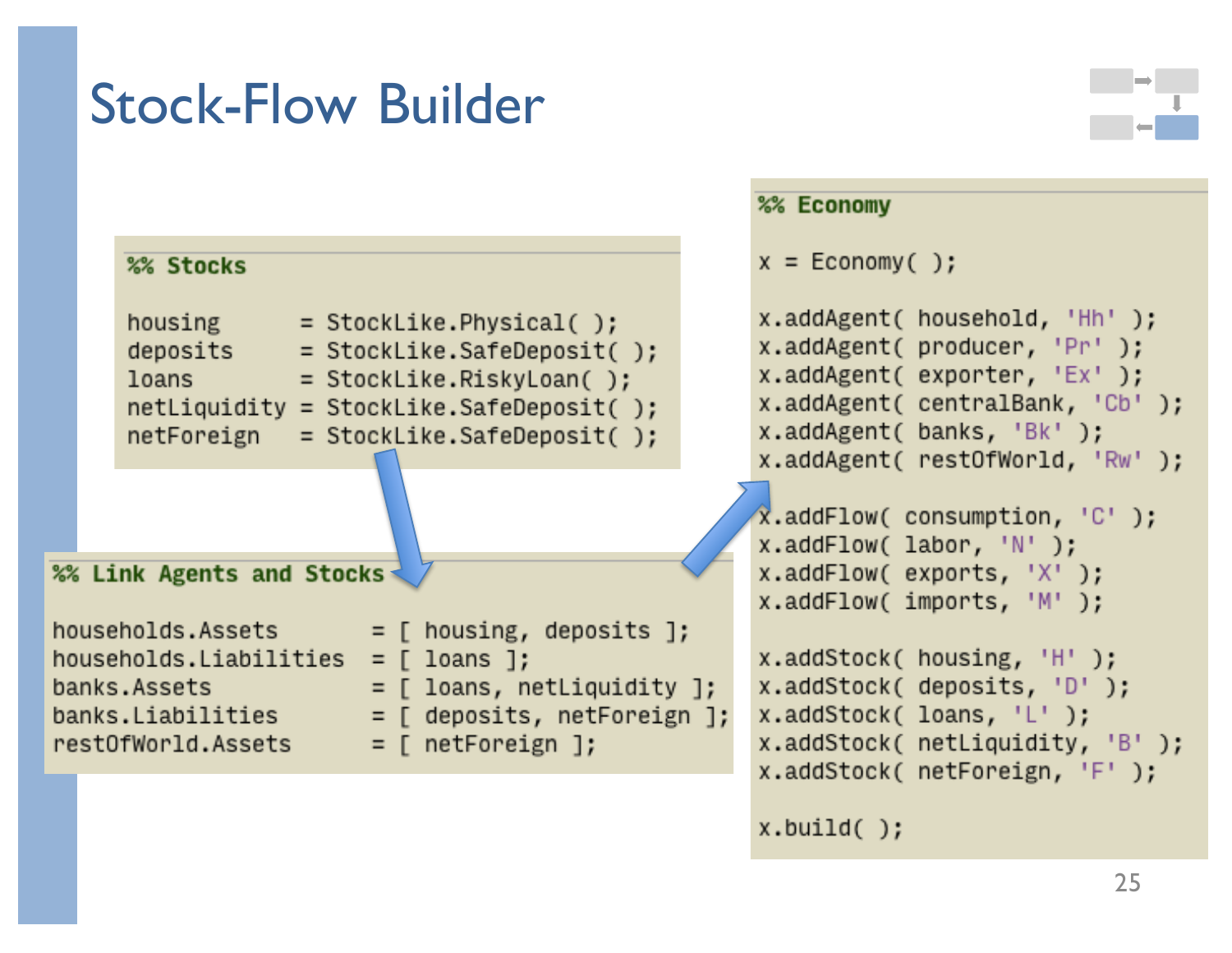#### Stock-Flow Builder

end

methods

```
classdef Stock < handle
```

```
properties
    HasPrice % true: Volume*Price, false: Value
    HasCashFlow % true: Next period CF prop to Value, false: No CF
    HasLoss % true: Loss on value and CF, false: No loss
    HasDeprec % true: Depreciation of volume, false: No depreciation
end
methods
   function This = Stock( HasPrice, HasCashFlow, HasLoss, HasDeprec )
       This.HasPrice = HasPrice;
       This.HasCashFlow = HasCashFlow;
       This.HasLoss = HasLoss;This.HasDeprec = HasDeprec;
    And
            classdef StockLike < Stock
                enumeration
                    \boldsymbol{\mathsf{x}}( HasPrice, HasCashFlow, HasLoss, HasDeprec )
                    SafeDeposit (false,
                                            true,
                                                        false, false)
                    RiskyLoan
                                (false, true,
                                                        true, false)
                    Physical
                                ( true,
                                          true,
                                                        false, true )
                    Share
                                                         false, true)
                                ( true,
                                            true,
```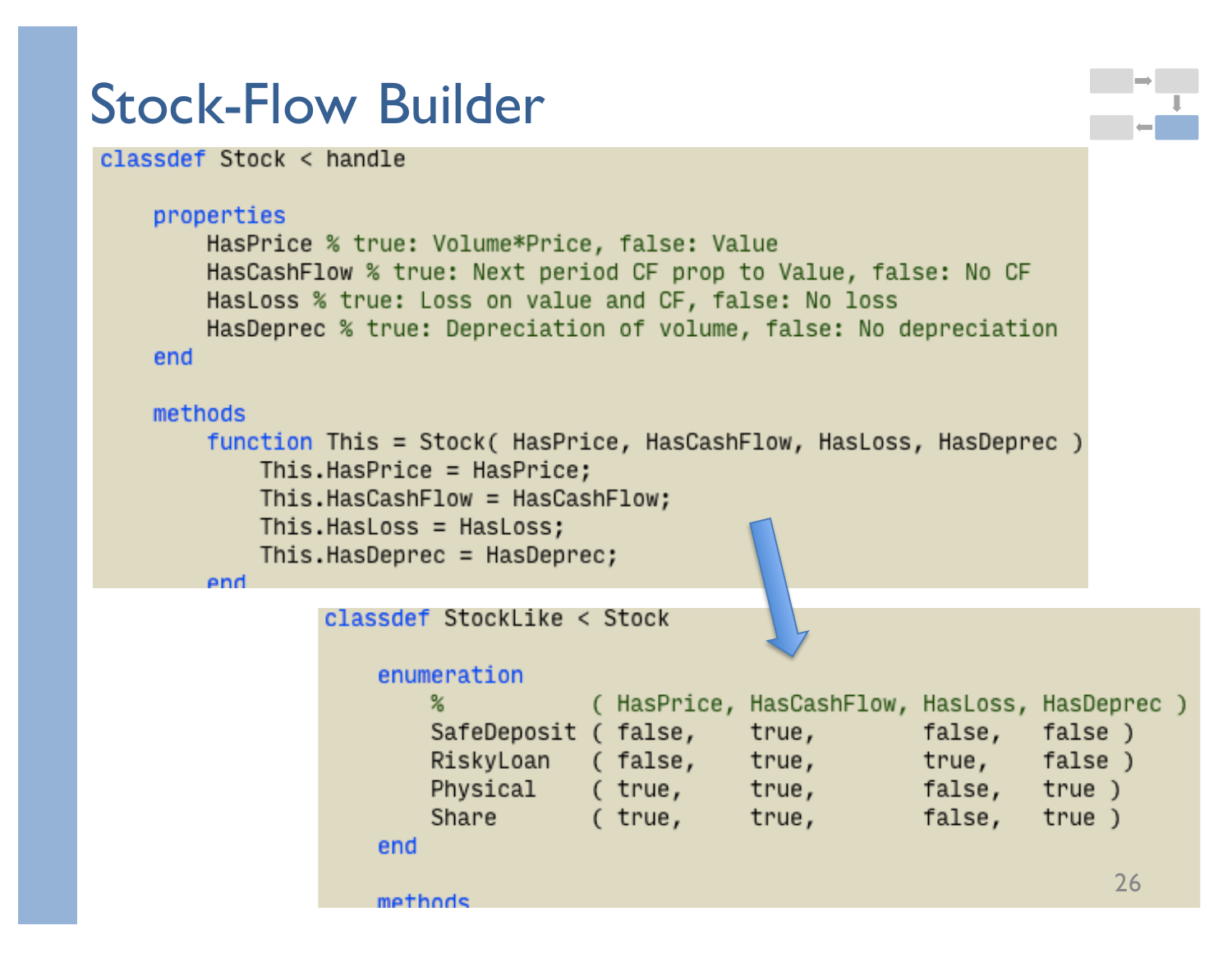### Behavioral Equations (Regexp Parser)

!substitutions

```
UU := (bet * ((1-chiv)/(Ve - chiv *V)) \triangle sgmc);
NO := (n * & NRR := (1 / [R/RL / (lmb*normpdf(log(Je)/varsgm)/varsgm) - 1]);
```

```
!transition_equations
```
% Households  $%-----$ 

```
1 = ((C-chic*&C)/(1-chic))^sgmc * Lmb * PC *(1 + dc*Phi)...
    !! 1 = C \text{~sum} * Lmb * PC * (1 + dc * Phi);
```

```
R\{-1\} * D\{-1\} - (RL\{-1\}-1+the)*L\{-1\} + The - DA = dc*PC*C + dh*PH*KH;
```

```
Phi = RL/(R+Psi) + Psi - 1;%$UU$*(R+Psi)/dPCe = Lmb*PC;
```

```
Lmb*Phi = \ldots$UU$*a*(ups-1) * (V/L) * (L/DA)/ups ...
    * ((RL-1+the)*exp(EEPDU)/R)^(ups-1);
```

```
$UU$*RL*(1+$RR$)/dPCe = # Lmb*PC*(1+Phi-Psi);
```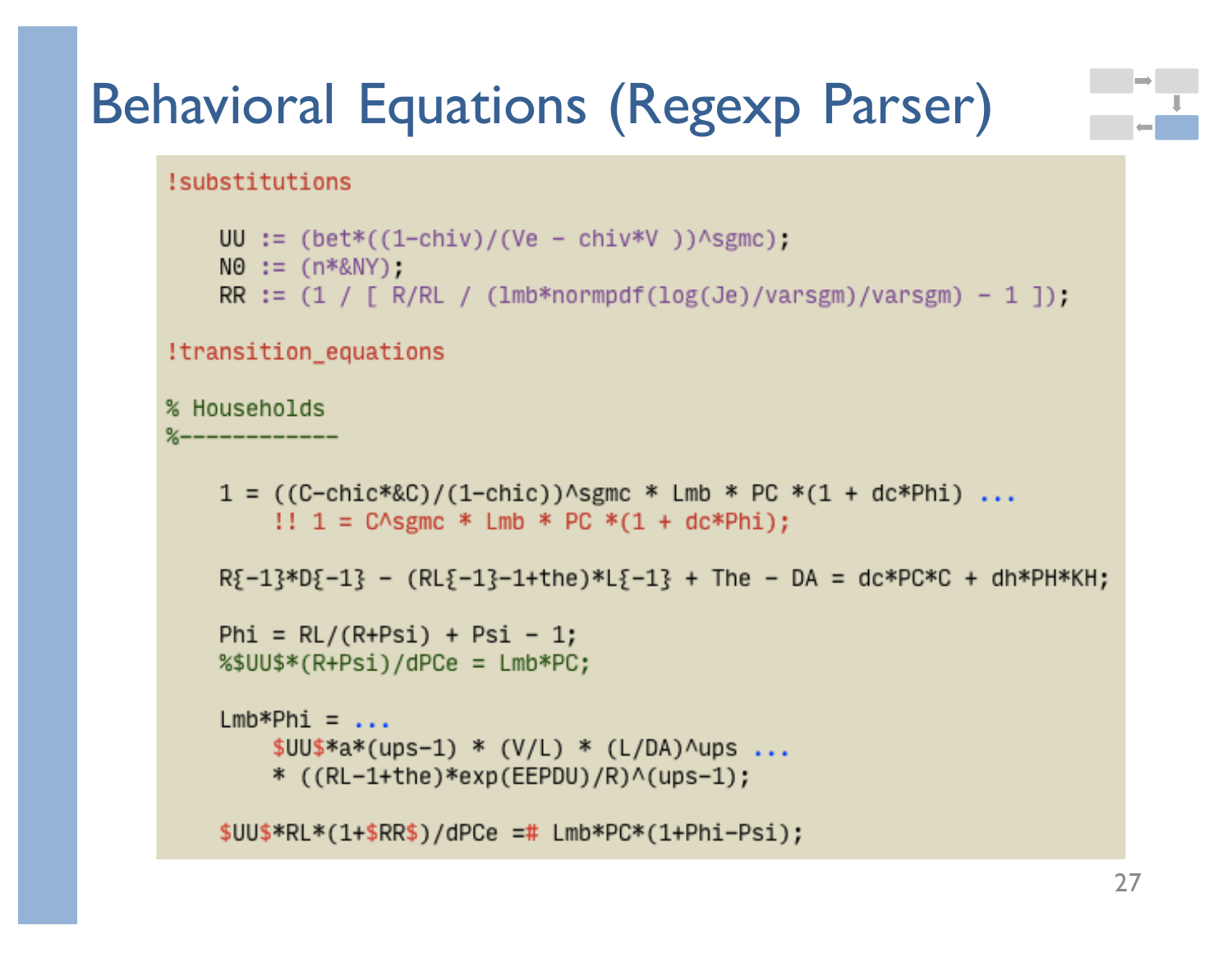# SIMULATION EXPERIMENT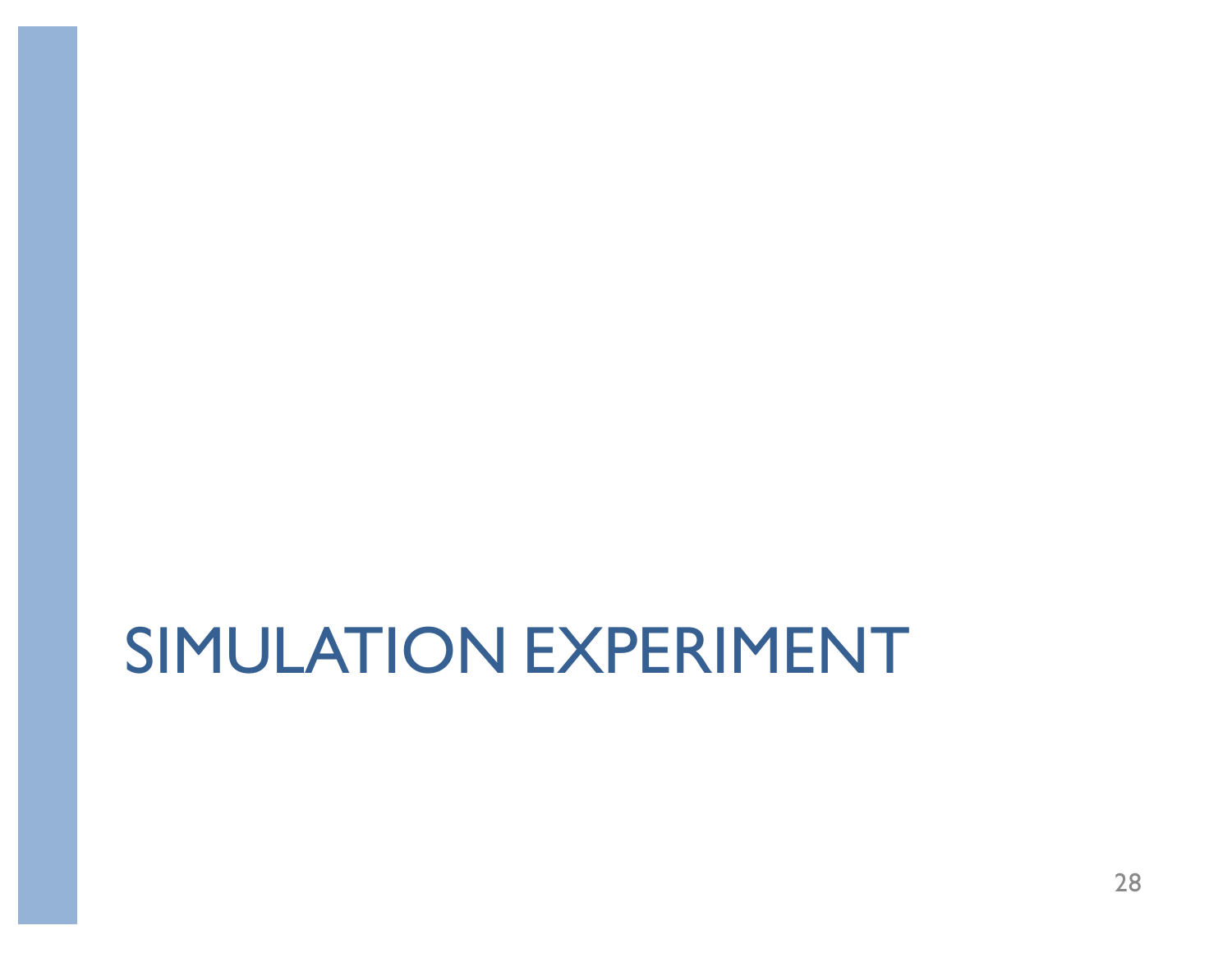